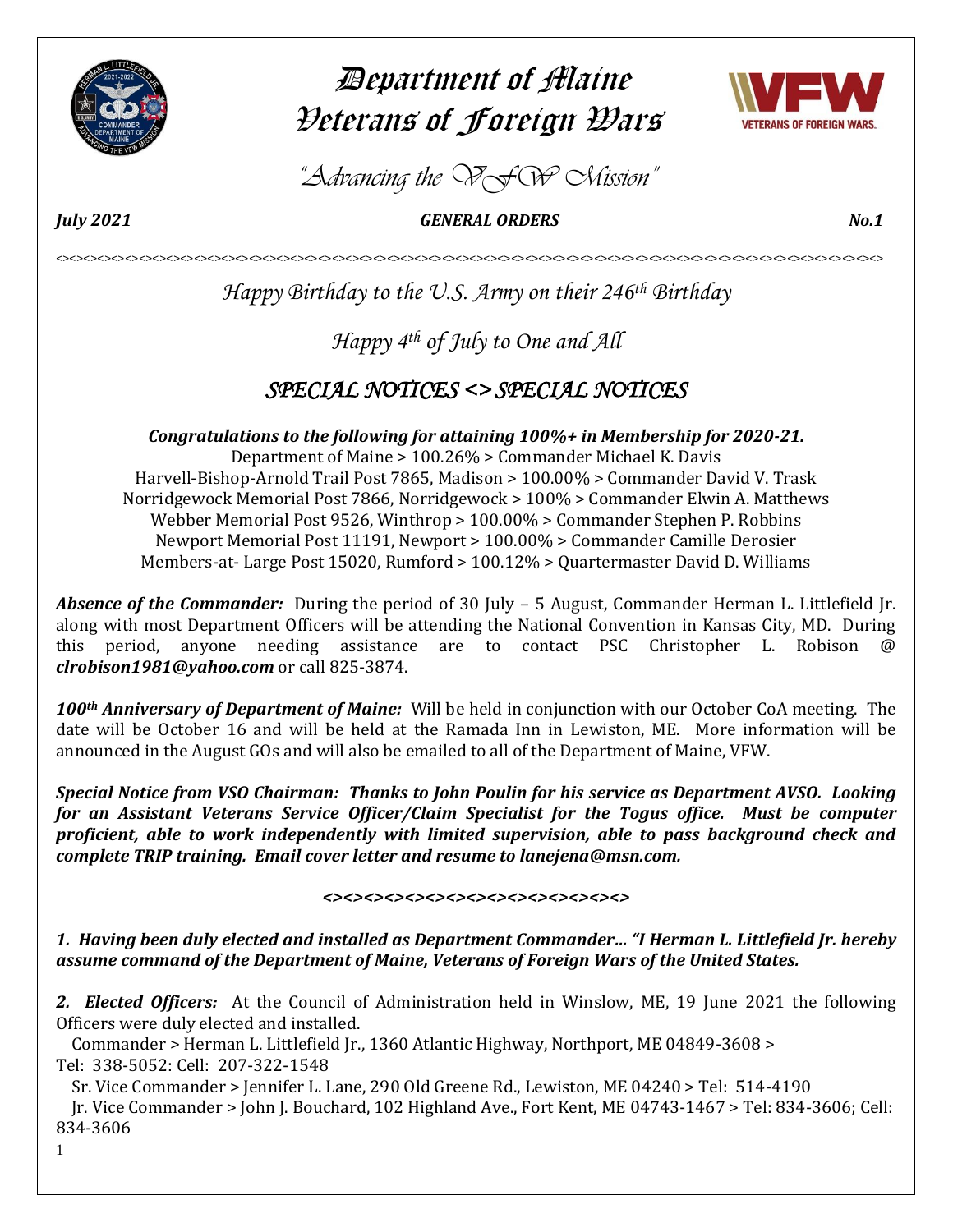Quartermaster > David D. Williams, PO Box 56, Rumford, ME 04276-0056 > Tel: 207-357-6664 Judge Advocate > Anthony R. Kimble, 64 Bayview Dr., Northport, ME 04849-3831 > Tel: 338-9680 Surgeon > Amy H. Morse-Meuchel, 126 Gray Rd., Apt 1B, Gorham, ME 04038 > Tel: 894-0281 Chaplain > Kevin G. Woodward, 9 Johnson Lane, Machiasport, ME 04655-3048 > Tel: 259-3912; Cell: 263-7386

 National Council Member, Maine > Steven J. SanPedro, 251 Gray Rd., Windham, ME 04062-0251 > Tel: Cell: 315-777-0251

### *3. Appointed Officers:* The following appointments are hereby announced:

 Adjutant > Andre L. Dumas, 64 Washburn St, B-1, Caribou, ME 04736-2125 > Tel: 496-0071 Chief of Staff > David D. Williams, PO Box, 56, Rumford, ME 04276-3713 > Tel: 207-357-6664 Inspector > John J. Bouchard, 102 Highland Ave., Fort Kent, ME 04743-1467 > Tel: 834-3606 Service Officer > Cornelius J. Ware, P.O. Box 3311, VA Maine Healthcare System, Augusta, ME 04330-3311 > Tel: 623-5723

### Asst. Service Officer >

 Past State Commander > Michael K. Davis, 135 Conant Ave., Auburn, ME 04210-4457 > Tel: 329-8784 Asst. Quartermaster > Arthur J. Roy, 330 Russell St., Lewiston, ME 04240-4255 > Tel: 784-6883, Cell: 576-5552

 Asst. Adjutant > Christopher L. Robison, 15 E. Bucksport Rd., Orrington, ME 04474 > Tel: 825-3874, Cell: 907-9720

 Guard > Edward J. Roach, PO Box 206, Dixfield, ME 04224-0206 > Tel: 562-7304 Historian > Amy H. Morse-Meuchel, 126 Gray Rd., Apt 1B, Gorham, ME 04038 > Tel: 894-0281 Public Relations Officer > Jennifer L. Lane, 290 Old Greene Rd., Lewiston, ME 04240 > Tel: 514-4190 Sergeant-At-Arms > Louis J. Alexander, 106 Hillcrest Ave., Scarborough, ME 04074 > Tel: 883-6953 Officer of the Day > Mark G. Reilley, 5 Academy Place, Unit 62, Saco, ME 04072 > Tel: 408-9961 Color Guard Captain > Daniel H. Aho, 36 Rose Dr., Cumberland Center, ME 04021-3242 > Tel: 620-6625

### *4. District Commanders:*

 District 1 > Danford G. Saucier, PO Box 16, Fort Kent, ME 04743-0016 > Tel: 631-7742 District 2 > James A. Ewing, 2368 Lee Rd., Lee, ME 04455-4409 > Tel: 290-3865 District 3 > David O. Sivret, PO Box 1121, Calais, ME 04619-1121 > Tel: 454-3657 District 4 > Daniel P. Sullivan, 243 Blue Hill Rd., Surry, ME 04684 > Tel: 667-0063 District 5 > Gene D. Tweedie, 713 Mayhew Rd., Starks, ME 04911-4708 > Tel: 696-3640 District 6 > Christopher L. Armstrong, 30 Roundhouse Rd., Washington, ME 04574 > Tel: 845-2053 District 7 > Roger A. Stevens, 57 Chamberlain Ave., Brunswick, ME 04011-2518 > Tel: 729-1463 District 8 > Carl S. Lambert, 576 Prescott Rd., Manchester, ME 04351-3011 > Tel: 907-5584 District 9 > Teresa J.S. Drag, 512 Paris Hill Rd., PO Box 140, Paris, ME 04271-0140 > Tel: 739-2217 District 10 > Willie L. Goodman, 70 Brydon Way, Westbrook, ME 04092 > 228-4329 District 11 > William E. Day, 94 Saco Ave., , Old Orchard, ME 04064 > Tel: 395-2424

### *5. Deputy District Inspectors:*

 District 1 > John J. Bouchard, 102 Highland Ave., Fort Kent ME 04743-1467 > Tel: 834-3606 District 2 > Alfred Milano, 296 Island Falls Rd., Sherman Mills, ME 04776 > Tel: 365-6666 District 3 > David O. Sivret, PO Box 1121, Calais, ME 04619-6121 > Tel: 454-3657 District 4 > Daniel P. Sullivan, 243 Blue Hill Rd., Surry, ME 04684 > Tel: 460-0058 District 5 > Gene D. Tweedie, 713 Mayhew Rd., Starks, ME 04911-4708 > Tel: 696-3640 District 6 > Anthony R. Kimble, 64 Bayview Dr., Northport, ME 04849-3831 > Tel: 338-9680 District 7 > Roger A. Stevens, 57 Chamberlain Ave., Brunswick, ME 04011-2518 > Tel: 729-1463 District 8 > Roger G. Line, 1659 Lewiston Rd., Litchfield, ME 04350-3737 > Tel: 268-2579 District 9 > Marlena D. Reichardt, 9 Sashas Way, Gray, ME 04039 > Tel: N/A District 10 > James A. Proctor, 47 Sand Rd., Naples, ME 04055 > Tel: 693-6696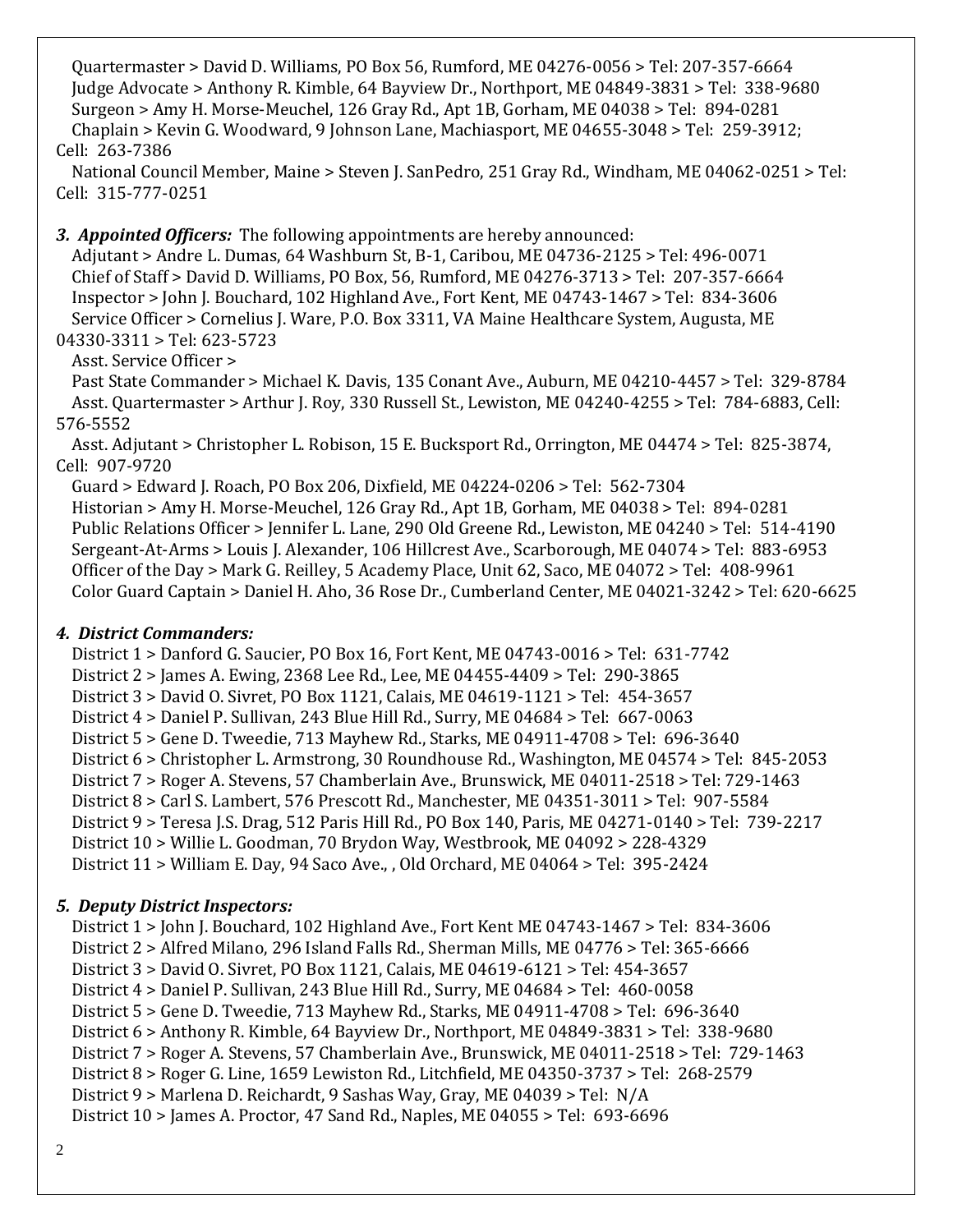### District 11 > Michael A. McInnis, 15 Vines Rd., Saco, ME 04072-1733 > Tel: 590-6058

### *6. Council of Administration:*

 Commander Herman L. Littlefield Jr. District 1 Cmdr Danford G. Saucier Sr. Vice Commander Jennifer L. Lane District 2 Cmdr James A. Ewing Jr. Vice Commander/Inspector John J. Bouchard District 3 Cmdr David O. Sivret Adjutant Andre L. Dumas **District 4 Cmdr Daniel P. Sullivan**  Quartermaster/Chief of Staff David D. Williams District 5 Cmdr Gene D. Tweedie Judge Advocate Anthony R. Kimble District 6 Cmdr Christopher L. Armstrong Surgeon Amy H. Morse-Meuchel District 7 Cmdr Roger A. Stevens Chaplain Kevin G. Woodward District 8 Cmdr Carl S. Lambert Past State Commander Michael K. Davis **District 9 Cmdr Teresa J. S. Drag** 

 District 10 Cmdr Willie L. Goodman District 11 Cmdr William E. Day

### *7. Committee Chairman:*

 Americanism/Loyalty Day > Michael A. McInnis, 15 Vines Rd., Saco, ME 04072-1733 > Tel: 590-6058 Blood Bank > Amy H. Morse-Meuchel, 126 Gray Rd., Apt 8B, Gorham, ME 04038 > Tel: 894-0281 Buddy Poppy > David D. Williams, PO Box 56, Rumford, ME 04276 > Tel: (B) 369-0302; Cell: 357-6664 Commanders Special Project > Jennifer L. Lane, 290 Old Greene Rd., Lewiston, ME 04240 > Tel: 514-4190 Community Activities > Christopher L. Robison, 15 E. Bucksport Rd., Orrington, ME 04474 > Tel: 825-3874 Convention 2021-22 > Christopher L. Robison, 15 E. Bucksport Rd., Orrington, ME 04474 > Tel: 907-9720 Convention Site Selection 2021-22 > Christopher L. Robison, 15 E. Bucksport Rd., Orrington, ME 04474 > Tel: 907-9720 Credentials > Nicolas J. Hamlin, 10 Avery St., Lisbon Falls, ME 04252 > Tel: 312-2434 Finance/Audit > Alfred E. Michaud Sr., 82 Dunham Rd., Vassalboro, ME 04989 > Tel: 649-2946 Grants Coordinator > Alfred E. Michaud Sr., 82 Dunham Rd., Vassalboro, ME 04989 > Tel: 649-2946 Homeless Veterans > James E.N. Bachelder, 2973 Milton Mills Rd., Acton, ME 04001-5018 > Tel: 432-7127 Hospital/VAVS Director > Michael W. Blair, 748 Hinckley Rd., Clinton, ME 04927 > Tel: 873-1908 Informational Security Officer > Andre L. Dumas, 64 Washburn St, B-1, Caribou, ME 04736-2125 > Tel: 551-8586 Insurance/Bonds > David D. Williams, PO Box 56, Rumford, ME 04276 > Tel: 357-6664 Legislative > Steven J. SanPedro, 251 Gray Rd., Windham, ME 04062-0251 > Tel: 315-777-0299 Legislative Assistant (Augusta) > James E.N. Bachelder, 2973 Milton Mills Rd., Acton, ME 04001-5018 >

### Tel: 432-7127

 Maine Officers Leadership Development (MOLD) > Kevin G. Woodward, 9 Johnson Lane, Machiasport, ME 04655 > Tel: 259-3912

 Maine Veterans' Homes Trustee > Steven J. SanPedro, 251 Gray Rd., Windham, ME 04062-0251 > Tel: 315-777-0299

Maine Veterans' Homes Representatives:

 Augusta > Christopher L. Armstrong, 30 Roundhouse Rd., Washington, ME 04574 > Tel: (H) 845-2053; Cell: 485-7561

 Bangor > Christopher L. Robison, 15 E. Bucksport Rd., Orrington, ME 04474 > Tel: 907-9720 Caribou > Fred Ormezzani, 49 Church St., Limestone, ME 04750 > Tel: 325-4068 Machias > John L. Carey, PO Box 153, Addison, ME 04606-0153 > Tel: 497-3131 Scarborough > Steven J. SanPedro, 251 Gray Rd, Windham, ME 04062 > Tel: 315-777-0299 South Paris > James A. Proctor, 47 Sand Rd., Naples, ME 04055 > Tel: 693-6696

 Membership > Steven J. SanPedro, 251 Gray Rd., Windham, ME 04062 > Tel: 315-777-0299 Membership State Recruiter:

 North > Andre L. Dumas, 64 Washburn St., B-1, Caribou, ME 04736-2125 > Tel: 496-0071, Cell: 551-8586 Central > Herman L. Littlefield Jr.), 1360 Atlantic Hwy (Rt. 1), Northport, ME 04849 > Tel: 338-5052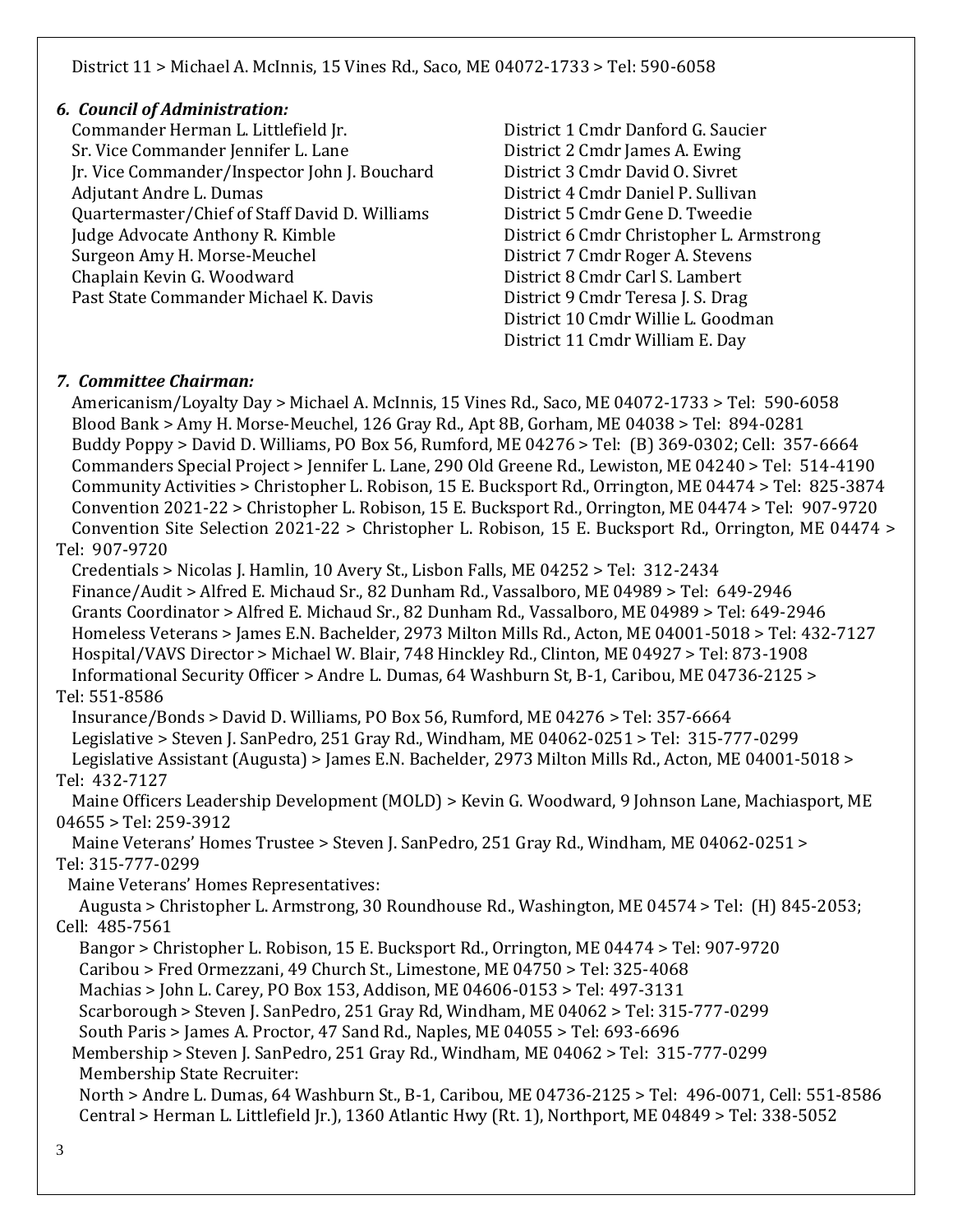South > James E.N. Bachelder, 2973 Milton Mills Rd., Acton, ME 04001-5018 > Tel: 432-7127 National Home > Teresa J.S. Drag, PO Box 140, Paris, ME 04271-0140 > Tel: 739-2217 National Veterans & Military Support (NVMS) – Christopher L. Armstrong, 30 Roundhouse Rd., Washington, ME 04574 > Tel: 845-2053, Cell: 485-7561 Parliamentarian/Convention Rules > Andre L. Dumas, 64 Washburn St., B-1, Caribou, ME 04736-2125 > Tel: 496-0071 \* Cell: 551-8586 Parliamentarian/Convention Rules (Assistant) > Christopher L. Robison, 15 E. Bucksport Rd., Orrington, ME 04474 > Tel: 825-3874 Patriot's Pen > Anthony R. Kimble, 64 Bayview Dr., Northport, ME 04849-3831 > Tel: 338-9680 POW/MIA > John J. Bouchard, 102 Highland Ave, Fort Kent, ME 04743-1467 > Tel: 834-3606 Resolutions and By-Laws > Andre L. Dumas, 64 Washburn St., B-1, Caribou, ME 04736-2125 > Tel: 496-0071 \* Cell: 551-8586 Resolutions & By-Laws (Assistant) > Christopher L. Robison, 15 E. Bucksport Rd., Orrington, ME > Tel: 825-3874 \* Cell: 907-9270 Safety and Drug Abuse > Amy H. Morse-Meuchel, 126 Gray Rd., Apt 8B, Gorham, ME 04038 > Tel: 894-0281 Scouting > Michael K. Davis, 135 Conant Ave., Auburn, ME 04210-4457 > Tel: 329-8784 Student Veterans of America (SVA) > Amy H. Morse-Meuchel, 126 Gray Rd., Apt 8B, Gorham, ME 04038 > Tel: 894-0281 Teacher of the Year > Anthony R. Kimble, 64 Bayview Dr., Northport, ME 04849-3831 > Tel: 338-9680 Togus Beal House > Jennifer L. Lane, 290 Old Greene Rd., Lewiston, ME 04240 > Tel: 514-4190 Veterans Advisory to VA Maine Healthcare System > Vacant Veterans Cemeteries: North > Andre L. Dumas, 64 Washburn St, B-1, Caribou, ME 04736-2125 \* Tel: 496-0071 \* Cell: 551-8586 Central > Christopher L. Armstrong, 30 Roundhouse Rd., Washington, ME 04574 > Tel: 945-2053; Cell: 485-7561 South > James E. N. Bachelder, 2973 Milton Mills Rd., Acton, ME 04001-5018 > Tel. 432-7127 Veterans Service Office (VSO) > Jennifer L. Lane, 290 Old Greene Rd., Lewiston, ME 04240 > Tel: 514-4190 Voice of Democracy > Anthony R. Kimble, 64 Bayview Dr., Northport, ME 04849-3831 > Tel: 338-9680 Ways & Means > Anthony R. Kimble, 64 Bayview Dr., Northport, ME 04849-3831 > Tel: 338-9680 Website Coordinator > Thomas R. Lussier, 126 Bancroft St., Portland, ME 04102 > Tel: 761-3971 \* Cell: 653-5658 Website Coordinator (Assistant) > Christopher L. Robison, 15 E. Bucksport Rd., Orrington, ME 04474 > Tel: 825-3874 \* Cell: 907-9720 Wreath Across America > Kevin G. Woodward, 9 Johnson Lane, Machiasport, ME 04655-3048 > Tel: 259-3912 \* Cell: 263-7386 Youth Activities > Michael A. Switzer, 6 Burrill St., Fairfield, ME 04937 > Tel: 313-0455 *8. Dates for Council of Administration Meetings and Testimonials:* Dates are as follows but locations could change as some hotels are still reluctant to do mass banquets. >Oct 15-16 > Lewiston, ME > Council of Administration, 100th Anniversary Banquet >Jan 15 > Waterville - Winslow, ME > Council of Administration, Voice of Democracy, patriots Pen & Teacher of the Year Banquet >Apr 9 Portland, ME > Council of Administration, State Commander/President Banquet >Jun 17-19 > Lewiston, ME >State Convention, Council of Administration (*Tentative Date*) *9. Council of Administration:* Will be held on 16 October 2022 at the Ramada Inn, Lewiston, ME. >Audit & Finance Cmtee Meeting : 8:30 am

>Service Office Cmtee Meeting > 9:30 am

>Council of Administration Meeting > 1 pm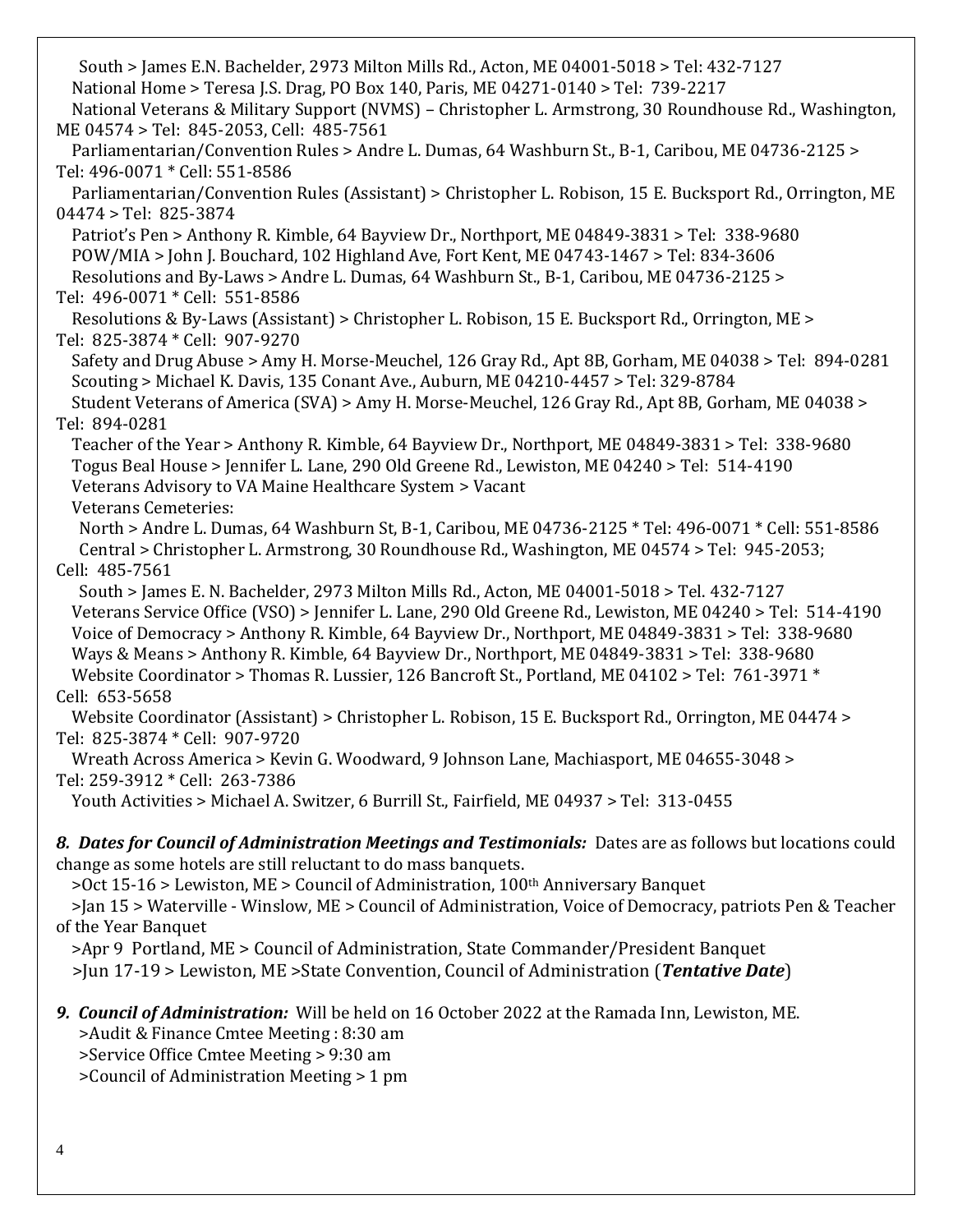*10. Mailing of Annual Information to all Posts & Districts Commanders, Department Chairperson, Department Officers and PSCs:* Information will be mailed out as soon as the directories are received from the publisher. It is asked because of much information is being provided in these packages that the Commander and Quartermaster make sure that the information is disseminated to their respective Officers and Chairmen.

*11. Department Directory:* Will be mailed to all along respectively with the annual mailing of information. Please note that the information derived for the directory was obtained from the election reports as filed by all of the Posts and Districts in the Department. Upon receipt of the directories, please make sure that the information is correct, any errors, please email the correct information to the State Adjutant office.

*12. Attention Post Commanders/Quartermasters:* Post donations are to be forwarded to the following Chairman for each of the following programs for the Year 2020-21.

 *Homeless Veterans:* James E.N. Bachelder, 2973 Milton Mills Rd., Acton, ME 04001-5018. *(Checks to be made to Department of Maine, VFW)*

 *Commanders Special Project:* Jennifer L. Lane, 290 Old Greene Rd., Lewiston, ME 04240. (*Checks to be made to Department of Maine, VFW*)

 *National Veterans & Military Support (NVMS):* Christopher L. Armstrong, 30 Roundhouse Rd., Washington, ME 04574. (*Check to be made out to Department of Maine, VFW)*

 *Bonds/Poppies:* David D. Williams, PO Box 56, Rumford, ME 04276 (*Checks to be made out to Department of Maine, VFW, please make one check for each program)*

 *Hospital-VAVS (Togus Aid*): Michael W. Blair, 748 Hinckley Rd., Clinton, ME 04927. (*Checks to be made out to VAVS)* 

 *Togus Beal House:* Jennifer L. Lane, 290 Old Greene Rd., Lewiston, ME 04240. *(Checks to be made out to: Togus Beal House)*

*13. Change of Post and District Officers:* All District and Post Commanders are reminded that whenever there is change of Officer(s) within the Post or District that they need to notify the State Adjutant Office ASAP so that the Department directory can be updated accordingly and the information disseminated to all in the General Orders.

*14. District Meetings Date Changes:* District Commanders are reminded to notify the State Adjutant office ASAP of any changes in District meeting dates so that the respective Department Representative can be notified in plenty of time.

*15. Candidates for State Surgeon 2022-2023:* Any member wishing to run for the high office of State Surgeon are to notify the State Adjutant office via e-mail of their intent for publishing in the GOs.

*16. Chain of Command:* Commander Davis has asked that you use your chain of command if there are issues at your Posts. It is asked that you start with the Post Commander, then the District Commander and finally the State Commander. Most situations/problems can be rectified/resolved at the Post level.

*17. Eastern Conference:* Will be held Oct 29-31, 2021 at the Princess Royale Ocean Front Hotel and Conference Center, 9100 Ocean Highway – Oceanfront, Ocean City, MD 28142. Room rates are: \$89+ tax for Ocean/Pool View, \$129.00+tax for Ocean front. Please make your reservations by calling directly to the hotel @ 1-800-4-Royale. The deadline for room reservations is 20 September 2021, after that deadline, all unreserved rooms will be released to the general public. If a handicap room is needed, please let the hotel know at the time of reservation.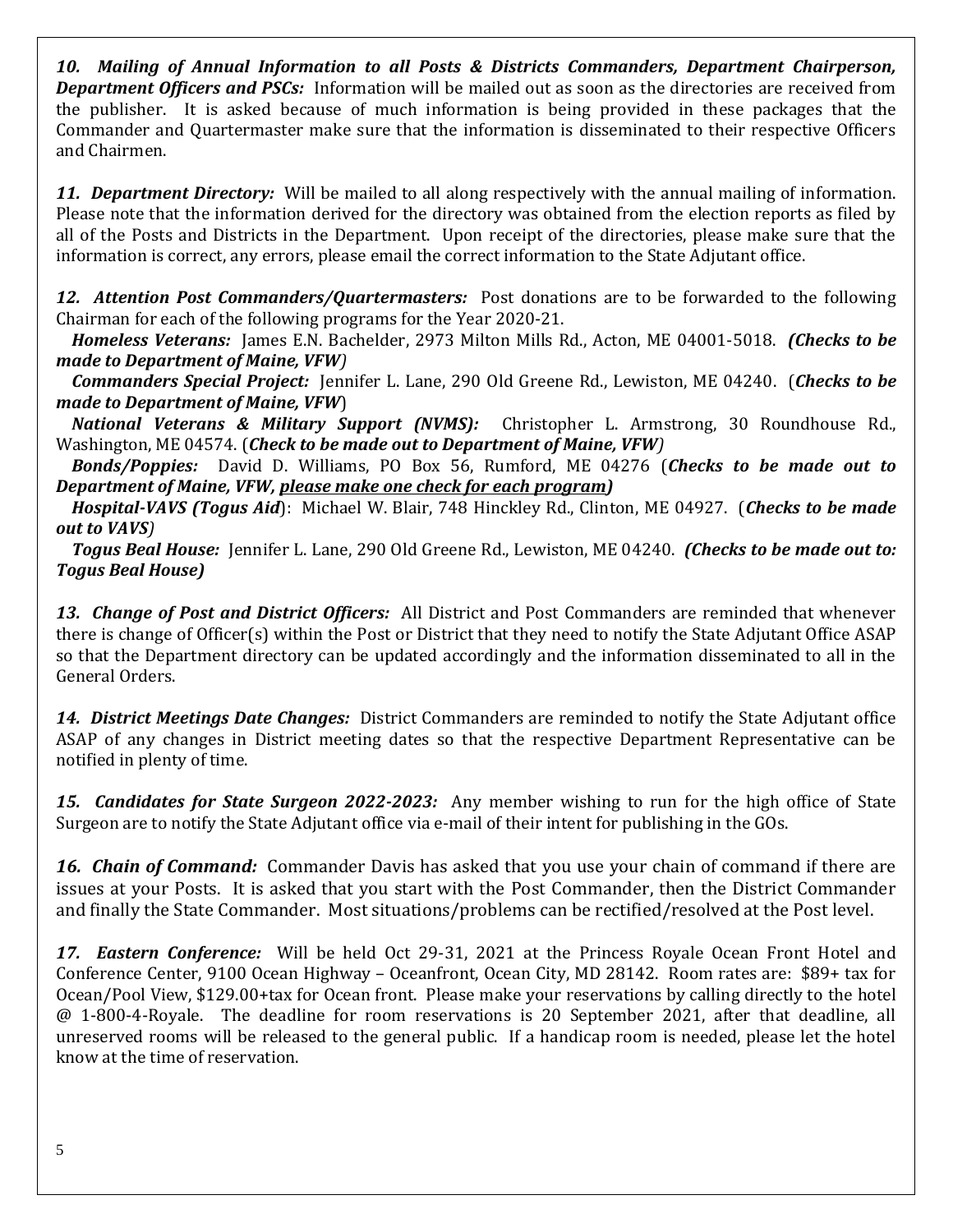*18. Patriot Day, September 11:*Per Presidential Proclamation, September 11, is designated as "Patriot Day." The President requests the flag of the United States to be flown at half-staff (sunrise to sunset) and a moment of silence observed in honor of the individuals who lost their lives on that day due to terrorist attacks on the United States.

*19. Officers Duties:* Article 11, Section 218 – Officers and Chairman, Duties and Obligations - (a) Officers – (1) Duties of Commander item (k) – assure that he/she or his/her representative attend all properly called District conventions or meetings. Post Commander must attend District meetings. Failure without just cause to perform these duties may result in removal from office. All Post Senior and Junior Vice Commanders are urged to attend all District meetings planned. The Post Commanders should advise all elected Post Officers to attend the District meetings. Post members should inform Post Officers of this obligation to office.

*20. Trustee's Report of Audit:* Post/District are reminded to forward their Trustees' reports at the end of each quarter of current year: June 30, Sep 30; Dec 31 and Mar 31; send these reports as soon as possible after each quarter to the Department Quartermaster.

*21. District Officers:* Article IV – Districts, Section 416, District officers elected and appointed, shall submit proof of eligibility to the District Adjutant. Additionally, District Commanders, District Senior Vice Commanders and District Junior Vice Commanders *shall submit proof of eligibility* to the Department Adjutant.

*22. 2021 National By-Laws – Manual of Procedures Book:* At the upcoming National Convention in Kansas City, many changes will be voted on and published in the 2021 book. All Posts are asked to order the book from the VFW store for their use. *CoA members will receive their by-laws book from the Department.*

*23. District/Post By-Laws:* District and Posts are reminded to look at when you last updated your by-laws. If it has been more than 5 years, you need to look at them and update them. Please use the current template as provided by National Headquarters or contact the State Adjutant who will email you the current template. Once completed, please forward 3 original signed copies to State Headquarters for review and then forwarding to National for approval. Several Post and Districts have submitted them to date and approved by National.

*24.* Attention is directed to Section 213 of the National Bylaws concerning any Post in arrears for any financial obligations to County Council (if applicable), District, Department and National for fees, dues, poppy money, supply money, failing to have the office of Quartermaster properly bonded in accordance with Section 703, failing to ensure that the Post is properly insured in accordance with Section 709, failing to submit properly completed quarterly Post Trustees Report of Audit, Post Election Report for the ensuing year, or other obligations, shall be deprived of all representation in County Council and District meetings; County Council, District, Department and National Conventions. Such representation shall be restored promptly upon proper adjustment of such deficiencies.

*25. Control of Units:* Article VII – Section 709. All activities, unit or club sponsored, conducted, or operated by, for, or on the behalf of Post, District, or Department shall be at all times under the direct control of such Post, District, or Department and that all *money, properties or assets of any kind* must be placed in that care.

### *26. Dates to Remember:*

 4 July > Independence Day 31 July – 3 Aug > National Convention, Kansas City, MO 6 Sep > Labor Day 11 Sep > Patriot's Day 17 Sep > POW/MIA Day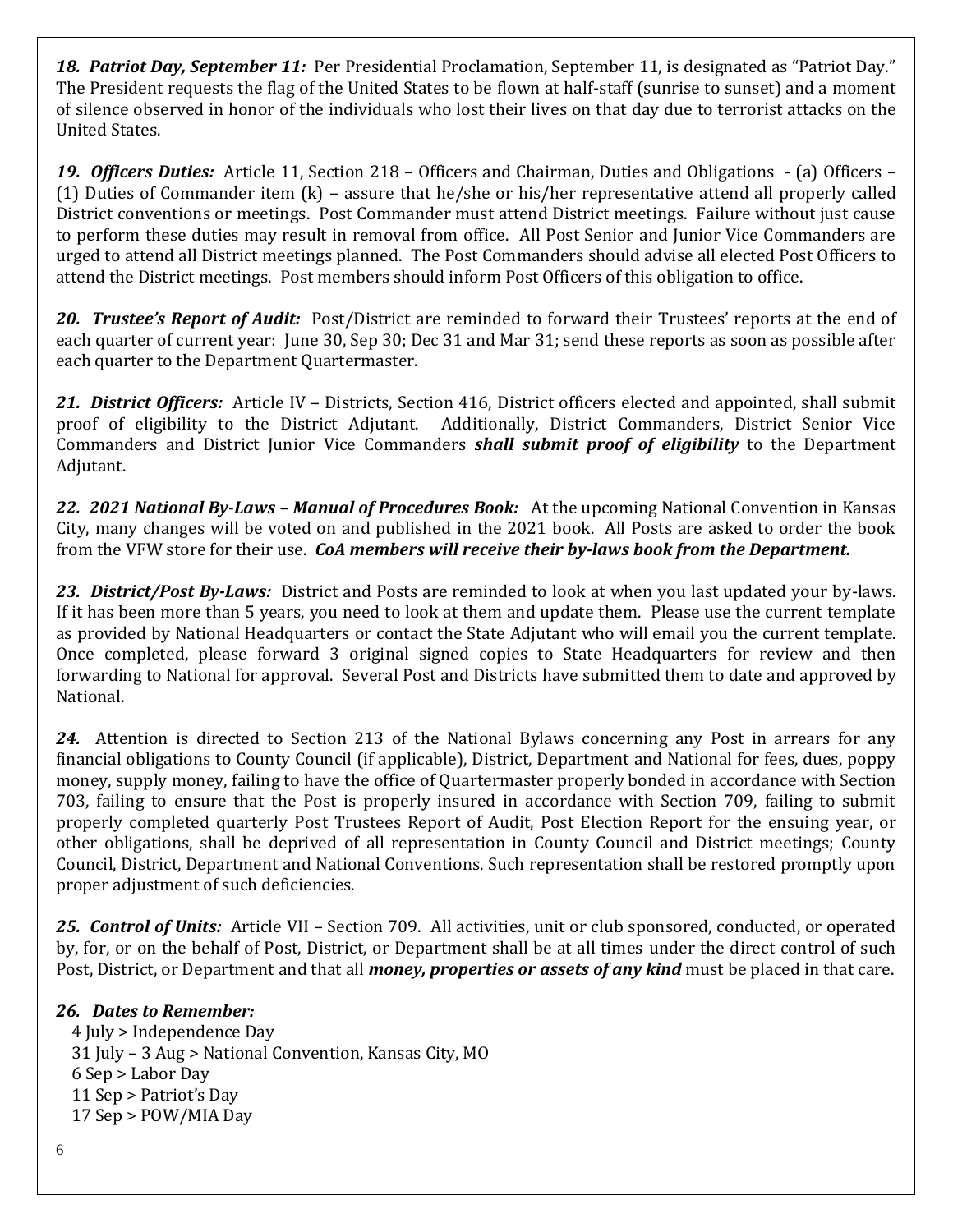### *27. Candidates for Department High Office 2022 - 2023:*

 Department Commander > Jennifer L. Lane > Post 1603 Department Sr. Vice Commander > John J. Bouchard > Post 9389 Department Jr. Vice Commander > Anthony R. Kimble > Post 3108 Department Quartermaster > David D. Williams > Post 1641 Department Chaplain > Kevin G. Woodward > Post 11553 Department Judge Advocate > Amy H. Morse-Meuchel > Post 6859

### *28. District Meeting Dates:*

 D-9 > 11 Jul @ 1 pm > Auburn Post 1603, Auburn  $D-6 > 8$  Aug @ 1 pm > Washington Post 9437, Washington D-3 > 15 Aug @ 2 pm > Calais Post 9779, Calais D-5 > 15 Aug @ 1 pm > Farmington Post 10881 (Farmington Fort on Rt 2), Farmington D-7 > 29 Aug  $\omega$  2 pm > Bath Post 7738 (Phippsburg Sportsmen's Club), Bath  $D-1 > 12$  Sep @ 1 pm > Ashland Post 9669 D-5 > 26 Sep @ 1 pm > Jackman Post 5723 (American Legion Post, 34 Main St.), Jackman  $D-10 > 26$  Sep @ 1 pm > Portland Post 6859, Portland  $D-11 > 26$  Sep @ 2 pm > Sanford Post 9935, Sanford

*29. Directory Changes:* None

BY COMMAND OF:

Herman L. Littlefield, Jr.

Herman L. Littlefield Jr. Commander

OFFICIAL:

Andre L. Dumas

Andre L. Dumas Adjutant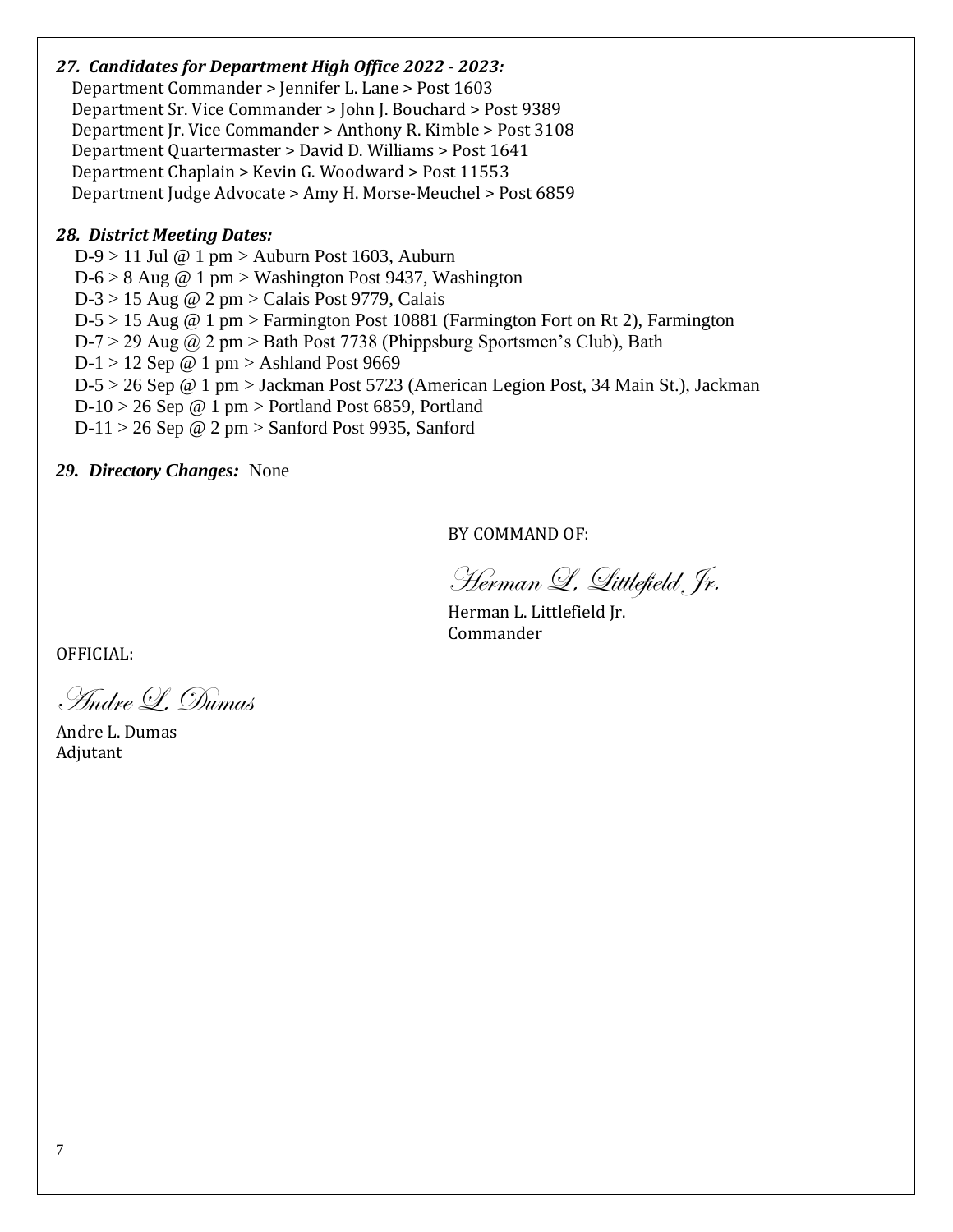

*State Commander Herman L. Littlefield Jr.*



### *Greetings!*

 *I am honored to have been elected by my fellow comrades and installed as your Maine State Commander for the year 2021-2022.* I have had a gentle first week of leadership while getting my bearings in this new position. My thanks go out to David Williams for installing all the incoming officers with the masterful assistance of Steven SanPedro and Kevin Woodward. A big T**hank you** to Andre Dumas for all his hard work in putting it all together (and keeping us all on task) for a successful convention. As of this writing, our Department was first in membership in the Eastern Conference, Thanks to the never-ending efforts of Chairman Steve San Pedro.

 Congratulations to our immediate Past State Auxiliary President Tammy Armstrong. She had a strong year amidst the coronavirus and its hardships. Congratulations to the incoming Auxiliary President Patsy Littlefield. I look forward to working closely with Patsy and her team. Together we will work toward a productive year through commitment and dedication.

 If you would like me to attend an event at your Post or in your community, please notify the State Adjutant Andre Dumas as soon as possible. My schedule is already starting to fill up quickly for the year, and I want to be at as many functions as possible around the state.

 My Commander's Special Project for this year is House in the Woods, located in Lee, ME. All monies donated will be given directly to House in the Woods. Posts should send a minimum of \$25.00 to my Chairperson for this project. The Chairperson is SVC Jennifer Lane, mailing address of 290 Old Greene Rd, Lewiston, ME 04240. All checks should be sent to SVC Lane, made out to *"Department of Maine, VFW"*, and be sure to put *"CSP"* (Commander's Special Project) in the memo line of the check.

 My motto for this year is *"Advancing the VFW Mission"*. We need to be doing more for our Veterans. Not only do we need to keep the lines of communication open, but we need to provide them with the means to avail themselves of all the programs that are available for assistance of every type.

 The State of Maine is open but please still be careful and maintain social distancing. The coronavirus is still here, so stay vigilant and protected. Enjoy our Maine summer season safely and stay healthy.

 I would like to remind our District Commanders, Post Commanders, Adjutants and Quartermasters to ensure you are reporting on all that you and your members do. We know that all Posts are busy and doing a lot for our Veterans. Please remember to document your happenings as that is how we show our support for our veterans and how we accomplish our mission. Remember to meet your deadlines. Reminder to all Posts that all Quartermasters and canteen employees need to be bonded. Remember the annual Corporations filing deadline and to file all audits. Post Commanders are reminded to attend their District meetings or designate an attendee in their absence.

 We put out all these reminders for a reason: We cannot meet our mission for our Veterans if we are not meeting our deadlines and required meetings/commitments. Both I and the Department Adjutant will be tracking this progress throughout the year.

 Thank you for your confidence in my leadership abilities and I look forward to an outstanding year with you all.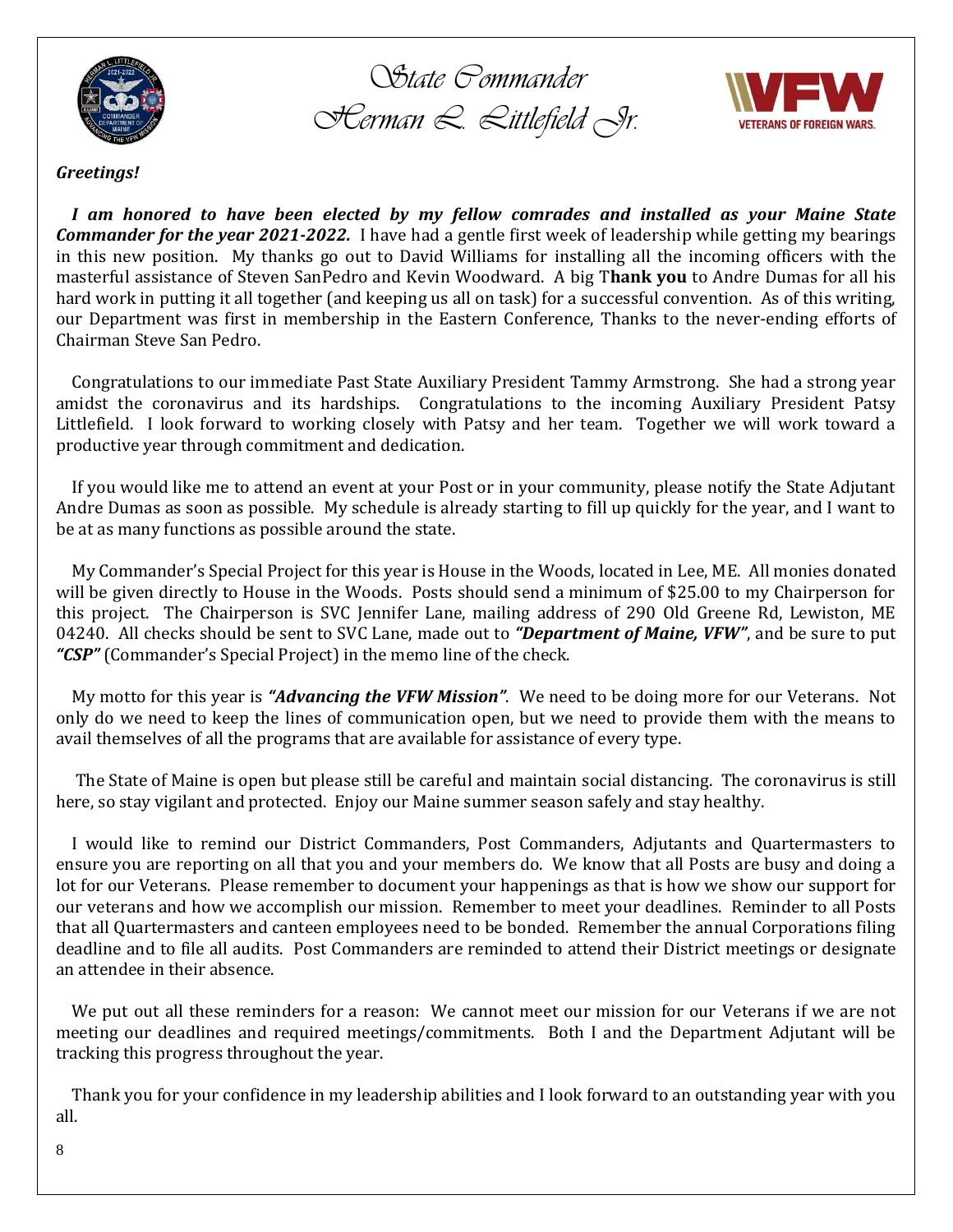To all Post and District Quartermasters, it is the Job of the Post and District Trustees to properly audit the books of and records the post Quartermaster under the Congressional Charter and By-Laws - Section 218 – Officers and Chairmen, Duties and Obligations, Section (a)(11).

*Congratulations to the following Posts & Districts that have achieved their 100% goal in membership.* Department of Maine > 100.26% > Commander Michael K. Davis Harvell-Bishop-Arnold Trail Post 7865, Madison > 100.00% > Commander David V. Trask Norridgewock Memorial Post 7866, Norridgewock > 100.00% > Commander Elwin A. Matthews Webber Memorial Post 9526, Winthrop > 100.00% > Commander Stephen P. Robbins Newport Memorial Post 11191, Newport > 100.00% > Commander Camille Derosier Member-at-Large Post 15020, Rumford > 100.12% > Quartermaster David D Williams

Yours In Comradeship

Herman L. Littlefield, Jr.

Herman L. Littlefield Jr. Commander

"Advancing the VFW Mission"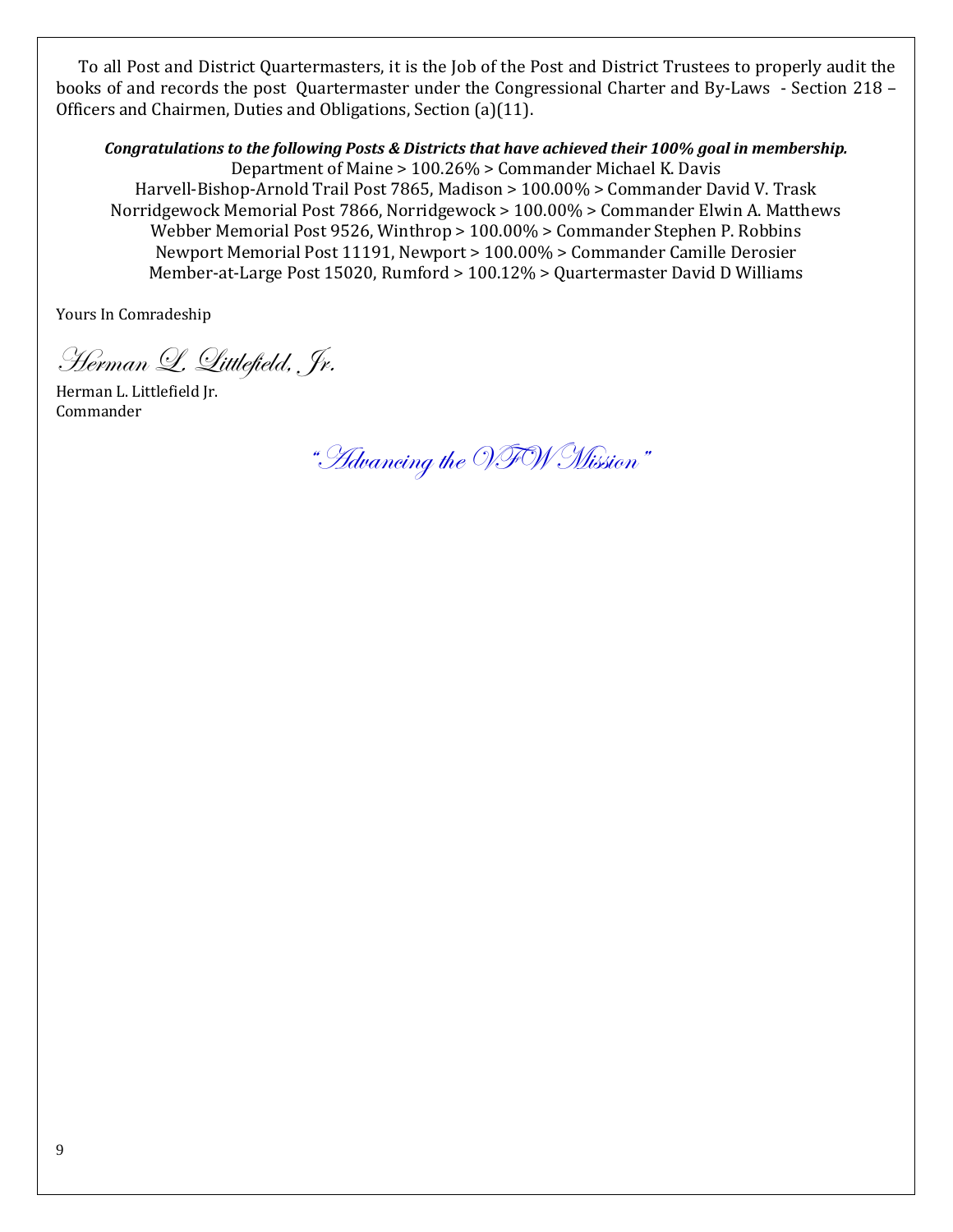

Deceased Roll Call



*Department of Maine, VFW Kevin G. Woodward, Chaplain 25 June 2021 ~ 24 July 2021 "May our Comrades Rest in Eternal Peace in Post Eternity?"*

*<><><><><><><><><><><><><><><><><><><><><><><><><><><><><><><><><><><><><><><><><><><><><><><><><><><>*

### *District 1*

- 2599 > Gendreau, Allan J. Smith, John T.
- 9389 > Ouellette, Reno R.

### *District 4*

- 1761 > Bouchard, Lionel S. Coulter, Maxwell G.
- 3381 > Buzzell, Thomas A. Watson, Richard D.

### *District 5*

4298 > Berce, Carleton K.L.

### *District 6*

9437 > Chapman, Henry

### *District 9*

- 1641 > Madigan, John E. Jr. Soubble, Jerry V. Woods, Steven W.
- 9787 > Gendron, Richard P. Spinney, Lyndon

### *District 10*

10529 > Brown, William O.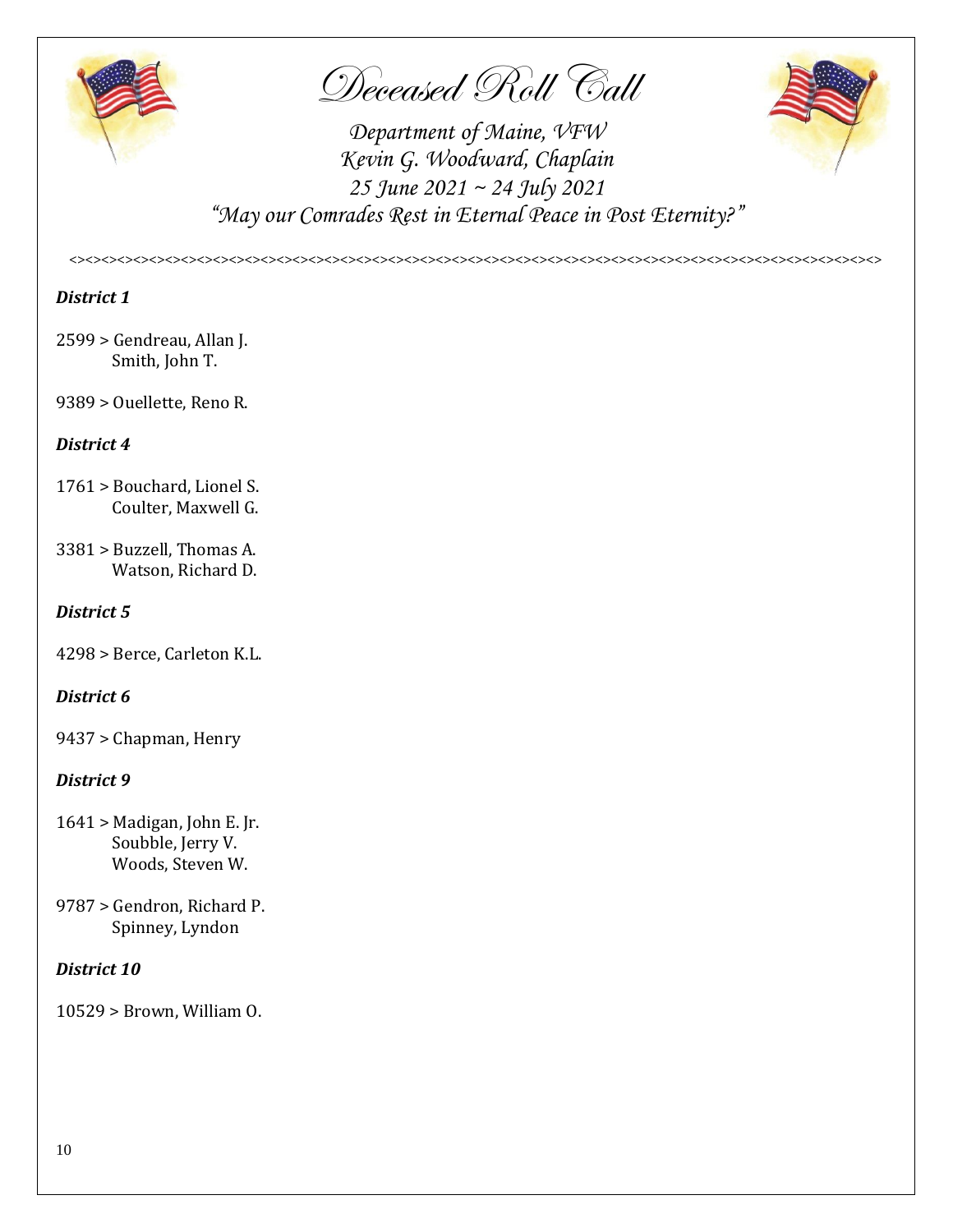

### *SENIOR VICE COMMANDER VETERANS SERVICE OFFICE ~ TOGUS BEAL's HOUSE PUBLIC RELATIONS OFFICER COMMANDERS SPECIAL PROJECT Jenifer L. Lane*



 Greetings and Salutations! I hope this edition of the Maine General Orders finds you well and motivated for another great year of helping veterans. I first want to congratulate PSC Davis and all that made 100% and All American; Secondly, I would like to congratulate Commander Littlefield and all the newly elected officers of our great Dept of Maine! I wish you all a successful year.

 The things I am doing this year: Beals Hospitality House Togus, Public Affairs, Veterans Service Office, and Commander's Special Project. Please keep all of these programs in your thoughts and I welcome all donations sent to me at: 290 Old Greene Rd, Lewiston, ME 04240.

 This year's Commander's Special Project is *"House in the Woods"* in Lee, ME. Please take the time to review their history and mission at *[www.houseinthewoods.org.](http://www.houseinthewoods.org/)* They do great things for our Veteran community, and they made the ultimate sacrifice that no family should ever endure.

 As always, I thank you for your continued support of my mission, your continued support of our veterans and go get 'em!

### *\*\*\*\*\*\*\*\*\*\*\*\*\*\*\*\*\*\*\*\*\*\*\*\*\*\*\**

### *JUNIOR VICE COMMANDER INSPECTIONS ~ POW/MIA John J. Bouchard*

 *Inspections:* District commanders, you have received your District and Post inspection forms at the State convention, make sure that you give them to your Deputy Inspectors. All Post and District needs to be inspected. But you as inspector cannot inspect your own Post or District. District Commander shall visit each Post at least once a year in your District and shall prepare a formal report of the visit to the State Commander and State Adjutant when you do your meeting. Also, be safe out there, thank you. [Smile, God loves you]

**POW/MIA:** Don't forget to send your reports on POW/MIA to get your Post credited. Credited is the POW/MIA chair, flying the POW/MIA flag, any functions dealing with POW/MIA. Returning home with full honors are:

**\*\*\*\*\*\*\*\*\*\*\*\*\*\*\*\*\*\*\*\*\*\*\*\*\*\***

 >Army Pvt. Wayne M. Evans >Army Cpl. Burl Mullins >Army Pfc. Bill F. Hobbs >Navy Electrician's Mate 3rd Class Leslie P. Delles >Navy Seaman 1<sup>st</sup> Class Wilbur F. Balance >Navy Radioman 3<sup>rd</sup> Class Earl M. Ellis >Navy Fireman 1st Class Neal K. Todd >Army Sgt Lloyd A. Alumbaugh >Army Pfc. John J. Silarz >Army Staff Sgt Raymond C. Blanton >Army Cpl. Kenneth R. Foreman >Army Sgt Elwood M. Truslow >Army 1<sup>st</sup> Lt Myles W. Esmay **Xamed 2nd Class Walter R. Pentico** >Navy Seaman 2<sup>nd</sup> Class Walter R. Pentico >Navy Fireman 1st Class Wesley J. Brown >Navy Seaman 2nd Class Raymond D. Boynton >Navy Seaman 2<sup>nd</sup> Class Russell O. Ufford >Navy Patternmaker 1<sup>st</sup> Class Stanislaw F. Drwall >Navy Seaman 2<sup>nd</sup> Class Floyd D. Helton >Navy Fireman 1<sup>st</sup> Class Malcolm J. Barber >Navy Fireman 1<sup>st</sup> Class Leroy K. Barber >Navy Fireman 2<sup>nd</sup> Class Randolph H. Barber >Navy Seaman 1st Class Warren C. Gillette >Navy Chief Water Tender Claude White >Navy Seaman 1st Class Russell C. Roach >Army Sgt John E. Hurlburt >Army Pfc. Philip T. Hoogacker >Navy Seaman 1<sup>st</sup> Class Donald A. Slott >Navy Chief Machinist's Mate Ralph A. Derrington >Army Sgt Bernard J. Sweeney >Army Cpl. Charles E. Lee >Navy Fireman 1st Class Walter S. Belt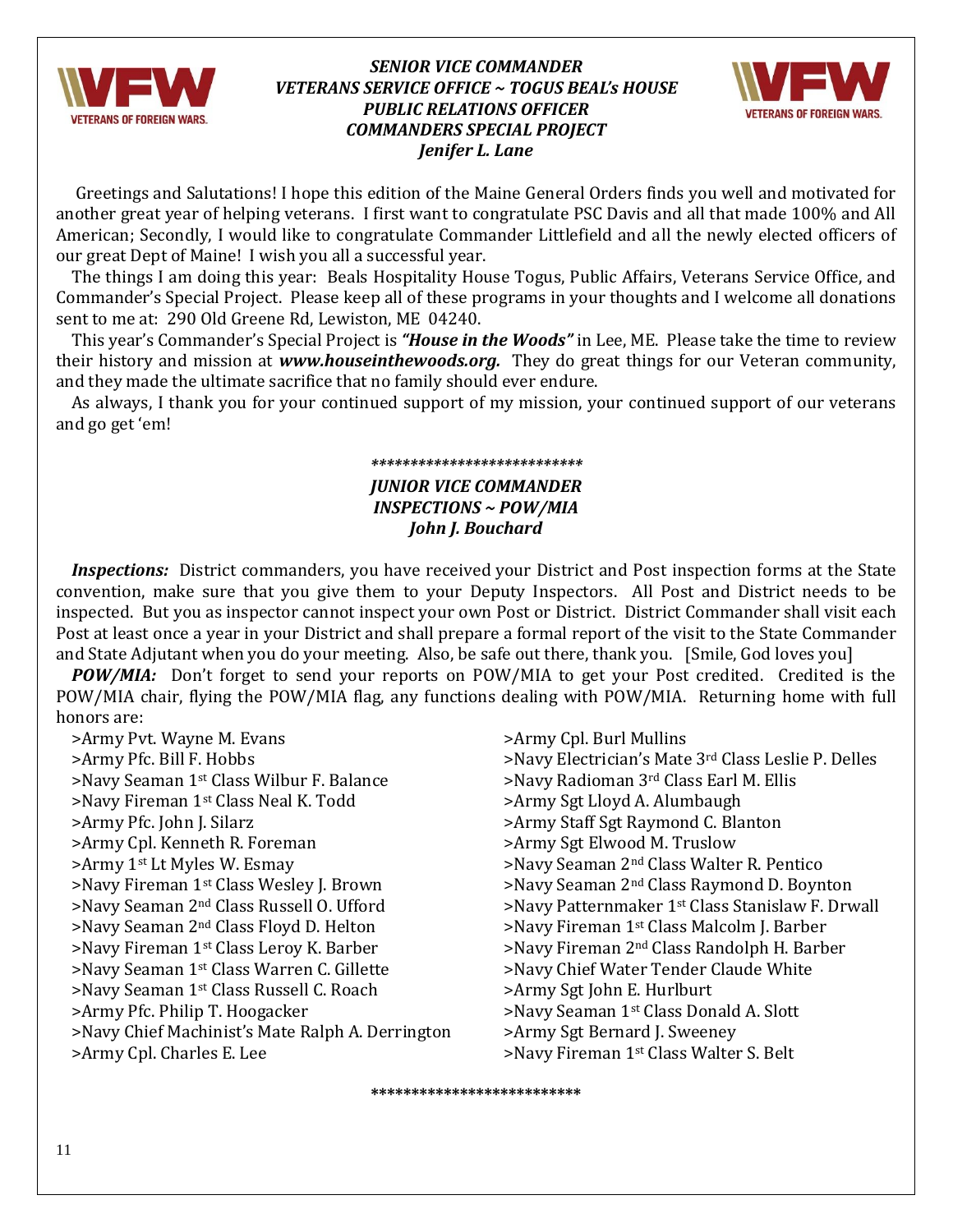### *QUARTERMASTER CHIEF OF STAFF NATIONAL COUNCIL MEMBER, MAINE (NCM,M) BUDDY POPPY ~ INSURANCE & BONDS David D. Williams, PSC*

 *NCM,M:* Hope this issue of my report finds everyone healthy and enjoying the warm weather.

 I like to begin by Congratulating Steven Sanpedro as the newly elected NCM. I know he will do a great job representing the State of Maine VFW.

 It has been an Honor Privilege and a learning experience. A once in a lifetime opportunity for me to sit on the National Council and to see how the VFW operates on a daily basis.

The major issue that comes to mind was the rebranding of the VFW and the new logo. Although at  $1<sup>st</sup>$  many people objected to the change but when it was all said and done, the change was needed to keep up with the times.

 Also, the National Officers have tried for 2 years to do away with the VFW VOD/PP Parade of winners in Washington D.C. Instead, they would like to bring the top 5 to the National Convention. Every time there was a vote to be taken by the Council, I reached out to the Officers of Maine to get their option and voted that way.

Thanks for opportunity to had had. Much appreciated and enjoyed.

 Congratulations to Maine on making 100% in membership and All-American job well done by all. Although my time is up, I am not going anywhere as I can now dedicate more time to my duties as Department Quartermaster.

 *CoS:* I will begin by congratulating Keith and his Officers for a great year. 2ndly, I would like to Thank Herman for asking me to be His Chief of Staff for the ensuing year. Although I'm not sure what this will entail but I will be there for the Commander when called upon to assist.

 Next month I will have more information as we will be coming back from the National Convention in K.C. Stay tuned.

 Best of luck to all the newly elected officers and Chairpersons you were elected or appointed because people have confidence in knowing you can do what is expected and asked of you .

 Also, Congratulation to all the New Auxiliary leaders for the new year. And to Tammy and her team, Job Well Done.

*QM:* Another year in the books. Congratulations to Keith and the whole Department of Maine for exceeding 100% for the year 20-21. It took a team effort, but we did it.

 I'd also like to Thank all the Post QMs for their great work and services done for their respected Posts. Also, a big shout out for the people who get all there reports in on time. You make my job much easier when done. And then I do not have to look like the jerk when the State Convention comes along, and I say your Post is not eligible to vote but are allowed too anyways. So, with that said, there will not be no more Monthly Hit Lists for the GO's. However, I will continue to keep it for my records so if anyone ever wants to see it or needs to know where they stand drop me an email and I will forward you a copy of it.

 To all the newly elected Officers and Chairpersons may you have a great year and let's help Commander Littlefield continue the success and make him 100% in membership.

All paperwork and Documents needed for the Year 21-22 will be in the mail soon.

*Poppies/Bonding:* The prices for Bonding and Poppy's has remained the same so there will be no increasing for this year. Again, all forms will be coming soon.

### *HAVE A GREAT 4TH OF JULY AND STAY SAFE*

**\*\*\*\*\*\*\*\*\*\*\*\*\*\*\*\*\*\*\*\*\*\*\*\*\*\*\*\*\***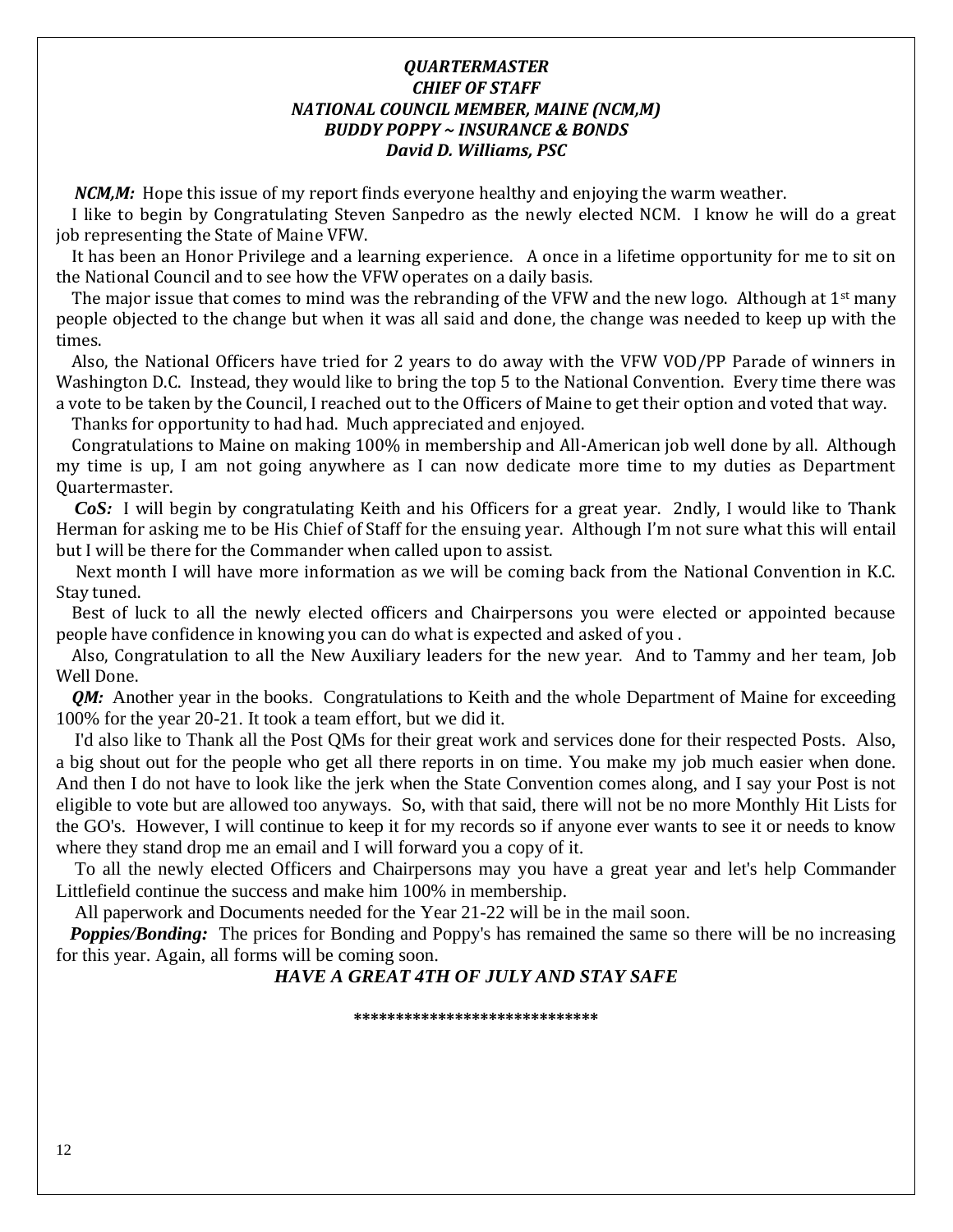### *JUDGE ADVOCATE VOICE OF DEMOCRACY ~ PATRIOT'S PEN ~ TEACHER OF THE YEAR WAYS & MEANS Anthony R. Kimble*

 It was great seeing all of you that were able to attend the Department of Maine State Convention. Congratulations Commander Keith Davis and President Tammy Armstrong on a successful year and welcome new State Commander Herman Littlefield and President Patsy Littlefield and all newly elected officers. I look forward to the Department of Maine having a fantastic productive year.

*Voice of Democracy ~ Patriots Pen ~ Teacher of the Year:* At this time, the topics for Voice of Democracy and Patriots Pen have not been announced. As soon as the information is provided, it will be sent out to everyone so you can begin planning for the upcoming year.

 *Ways and Means:* Tickets will be mailed out by the end of July, please keep your eye out for them.

#### **\*\*\*\*\*\*\*\*\*\*\*\*\*\*\*\*\*\*\*\*\*\*\*\*\*\*\*\*\*\*** *SURGEON*

### *HISTORIAN ~ STUDENT VETERANS OF AMERICA (SVA) Amy Morse-Meuchel*

 I am blessed with the support from the Districts and Post in Maine for selecting me as your new Department of Maine Surgeon. I look forward to traveling around the State and meeting you all. Now onto business. According to the Becker's Hospital Review, Maine is currently ranked #2 in the United States. Number of people fully vaccinated: 810,878 and the percentage of population fully vaccinated: 60.32. "It looks like we're starting to get back to normal" - Steve Coleman. Temperatures are HOT, stay hydrated. 75% of Americans are chronically dehydrated. Way to hydrate without drinking water then eat more melons, cucumbers, oranges and spinach. 2021 Top Healthy Tips: Consume less salt and sugar, Be active and Cover your coughs and sneezes. Protect those around you from contagious infections and viruses.

 *Historian:* Please make sure you are all emailing me at *[meuchelamyh@yahoo.com](mailto:meuchelamyh@yahoo.com)*. All convention pictures are posted on Facebook, however if you would like an electronic copy of anything, just shoot me a call, text or email.

#### **\*\*\*\*\*\*\*\*\*\*\*\*\*\*\*\*\*\*\*\*\*\*\*\*\*\*\*\*\*\***

### *CHAPLAIN MAINE OFFICERS LEADERSHIP DEVELOPOMENT (MOLD) WREATH ACROSS AMERICA (WAA) Kevin G. Woodward, PSC*

 Greetings Comrades: With the elections and installation of our State Officers, the new year begins. I wish to congratulate all those elected and or appointed to their new positions. I Thank everyone for their support this past year and look forward to serving as your State Chaplain. The year begins with some welcome relief on the COVID-19 restrictions. I know that it has been difficult to deal with and I Thank you for remaining strong. Based upon the numbers that Adjutant Dumas provided of the departed Comrades, that would have shown at the convention memorial service, it shows that graves registrations received by me during the year do not match what was received from National. Please take the time and report our fallen Comrades. Quarterly Chaplain Reports are due NLT September. This is for District and Post Chaplains…...Please get these reports in to me. The form is on our Department Website. Thank You! If there is someone sick in your Post, please let me know so that I can send a card. Please remember to give me their name and mailing address Plus Zip code.

 *MOLD:* Commander Littlefield has indicated that he would like to have two (2) in person MOLD classes this year in the latter part of August or early September. If your Post would be able to host the classes, please contact me @ *[bampa\\_5@yahoo.com](mailto:bampa_5@yahoo.com)*. These classes are recommended for Commanders, Quartermasters, Adjutants, Trustees, Chaplains. Any and all members are encouraged to attend one of the sessions. We have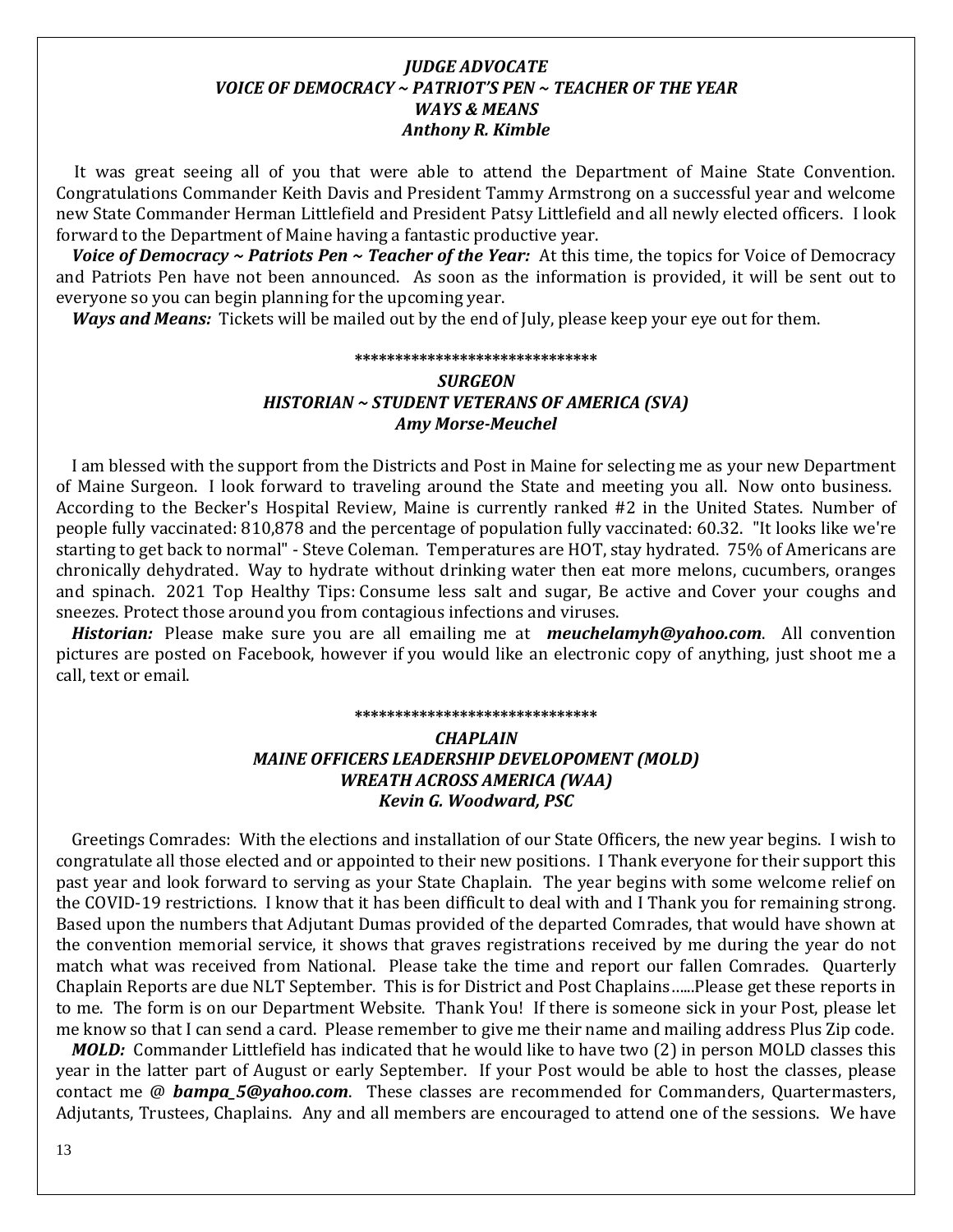several new individuals that have been elected or appointed to positions at both Post and District levels. This training is designed to assist those individuals. The Department Officers are here to assist you in any way. Please take advantage of having them as a captive audience and pick their brains in order to help the Department.

 *WAA:* National Wreaths Across America Day December 18, 2021. The mission to *Remember, Honor and Teach* is carried out by coordinating wreath-laying ceremonies at Arlington National Cemetery as well as over 2,500 additional locations in all 50 U.S. states, at sea and abroad. Please become a part of this mission to honor our fallen Comrades and help the Department with your sponsorships. Each \$15.00 sponsorship that you obtain provides a return of \$5.00 to the Department to assist in the continuing support of our various programs. Please send sponsorships to: Kevin G. Woodward, 9 Johnson Lane, Machiasport ME 04655. *ME0016P* is the Department ID number and should be placed in the memo field of your check.

### **\*\*\*\*\*\*\*\*\*\*\*\*\*\*\*\*\*\*\*\*\*\*\*\*\*\*\*\*\*\*** *IMMEDIATE PAST STATE COMMANDER SCOUTING Michael K. Davis, IPSC*

 I would like to start off by Thanking everyone in the Department for their support during my year as Commander. With your support, Maine achieved "All American Department". Maine was the only Department in the Eastern Conference to attain All American. Job well done by all. If anyone needs anything, I am just a phone call away. I look forward to serving the Department as IPSC and Scouting chairman.

 *Scouting:* Scouts who are registered, active members of a Boy or Girl Scout Troop, Venturing Crew, or a Sea Scout who have received the Eagle Scout Award, Girl Scout Gold Award, Venture Summit Award or Sea Scout Quartermaster Award are eligible for the Scout of the year.

Scout of the Year dates: Deadline for entry to VFW post is March 1st

Deadline to Department April 1st (Posts should notify District of submissions)

Deadline to National Headquarters May 1st

 My desire and goal are for all Posts and Districts to seek out applicants to work with and submit them to me for consideration. I should receive applicants from each District.

 If you know of a scout that has completed his Eagle project and will be awarded Eagle rank, contact me. I have certificates that the Department can award to those Scouts.

### *Boy Scout Web Page*

Pinetree Council *[https://www.pinetreebsa.org](https://www.pinetreebsa.org/)* Katahdin Council *[https://www.katahdinareabsa.org](https://www.katahdinareabsa.org/)* Girl Scouts of Maine

*[http://www.girlscoutsofmaine.org](http://www.girlscoutsofmaine.org/)*



Scouting reports may be mailed to me at 135 Conant Ave. Auburn Maine, 04210. If you submit your community activities reports online at the post website, I will receive them. If you do not see credit in the GO'S please contact me.

#### **\*\*\*\*\*\*\*\*\*\*\*\*\*\*\*\*\*\*\*\*\*\*\*\*\*\*\*\*\***

*PAST CHIEF OF STAFF Arthur J. Roy, PSC*

 Would like to CONGRATULATE **Michael "KEITH" Davis, STATE "ALL AMERICAN COMMANDER". ALSO, A BIG THANK YOU TO YOU ALL THAT WERE PART OF MAKING THIS HAPPEN.**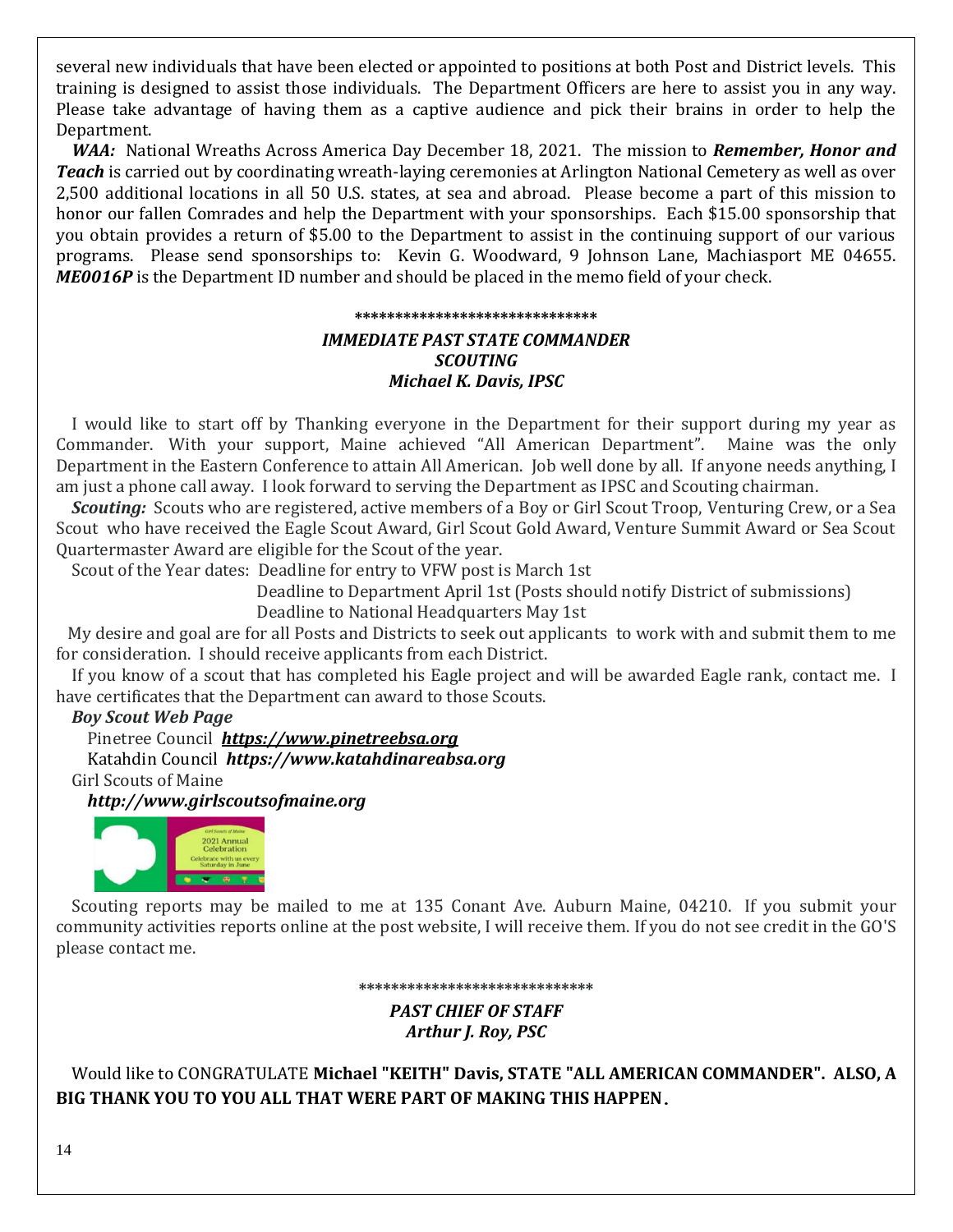### **\*\*\*\*\*\*\*\*\*\*\*\*\*\*\*\*\*\*\*\*\*\*\*\*\*\*\*\*\*\*** *AMERICANISM/LOYALTY DAY Michael A. McInnis, Chairman*

 I would first like to congratulate Herman L. Littlefield Jr. on his election as Commander of the Department of Maine, Veterans of Foreign Wars. Congratulations to all the line Officers and a special welcoming congratulations to our new Department Surgeon Amy Hope Meuchel. I also wish to extend hearty congratulations to Patricia Littlefield on her election as the Department of Maine Auxiliary President for the year 2021-2022.

 *Americanism:* All Posts should be reported in Americanism. If you fly an American flag at home or at your post, marched or participated in a Memorial Day Parade or Program or placed flags on graves for Memorial Day. Please report any/all programs completed either in person or on social media.

 *Loyalty Day:* All Posts should be reported in Loyalty Day. All Posts & Districts have held meetings. A Loyalty speech for you to use was sent to all Posts by Department Adjutant Andre Dumas. Many of you may not have held meetings, you can report if you participated by placing the Loyalty Day Speech on your social media. Please report any/all programs completed either in person or on social media.

### **\*\*\*\*\*\*\*\*\*\*\*\*\*\*\*\*\*\*\*\*\*\*\*\*\*\*\*\*\***

### *AUDIT & FINANCE DEPARTMENT GRANTS Alfred E. Michaud Sr., PSC*

 The Audit and Finance Committee will meet at Waterville Post 1285 on 7/10/21 at 10:00 to do final audit of the books.

 G*rants:* **Homeless Veterans Grant** through the Department of Labor \$10,000.00 **is in progress of being written.**

Our **State of Maine VSO Grant** \$60,000.00 funds are starting to trickle in.

 Our **VA Transportation Grant** the **\$40,000.00 has been submitted awaiting final approval by government.** 

Our **State Homeless Veterans Grant** we have had no info passed on if we will receive any this year so far.

### **\*\*\*\*\*\*\*\*\*\*\*\*\*\*\*\*\*\*\*\*\*\*\*\*\*\*\*\*\*\*\*\*\*\*\***

### *COMMUNITY ACTIVITIES Christopher L. Robison, PSC*

The Department ended the year with 11,323 volunteer hours and \$76,263 in donations.

 Many Posts did not make one report all year. Posts are reporting activities for credit for that do not qualify. Posts are reporting activities after reporting year has ended. Confusion regarding what qualifies and what does not qualify for the various programs. Chairpersons not fulfilling the reporting requirements incumbent with their positions. Donated funds not being allocated properly.

 Posts need to report at least one activity during the year. Posts need to read the Community Activities Program booklet and contact the Chairperson with any questions. Chairpersons need to report regularly to me with updates to participation in their respective programs. Donations need to be designated for a specific program, not a generalized memo line. A revised Community Activities Program will be disseminated after the Department Convention addressing the numerous issues that have arisen.

**\*\*\*\*\*\*\*\*\*\*\*\*\*\*\*\*\*\*\*\*\*\*\*\*\*\*\*\*\***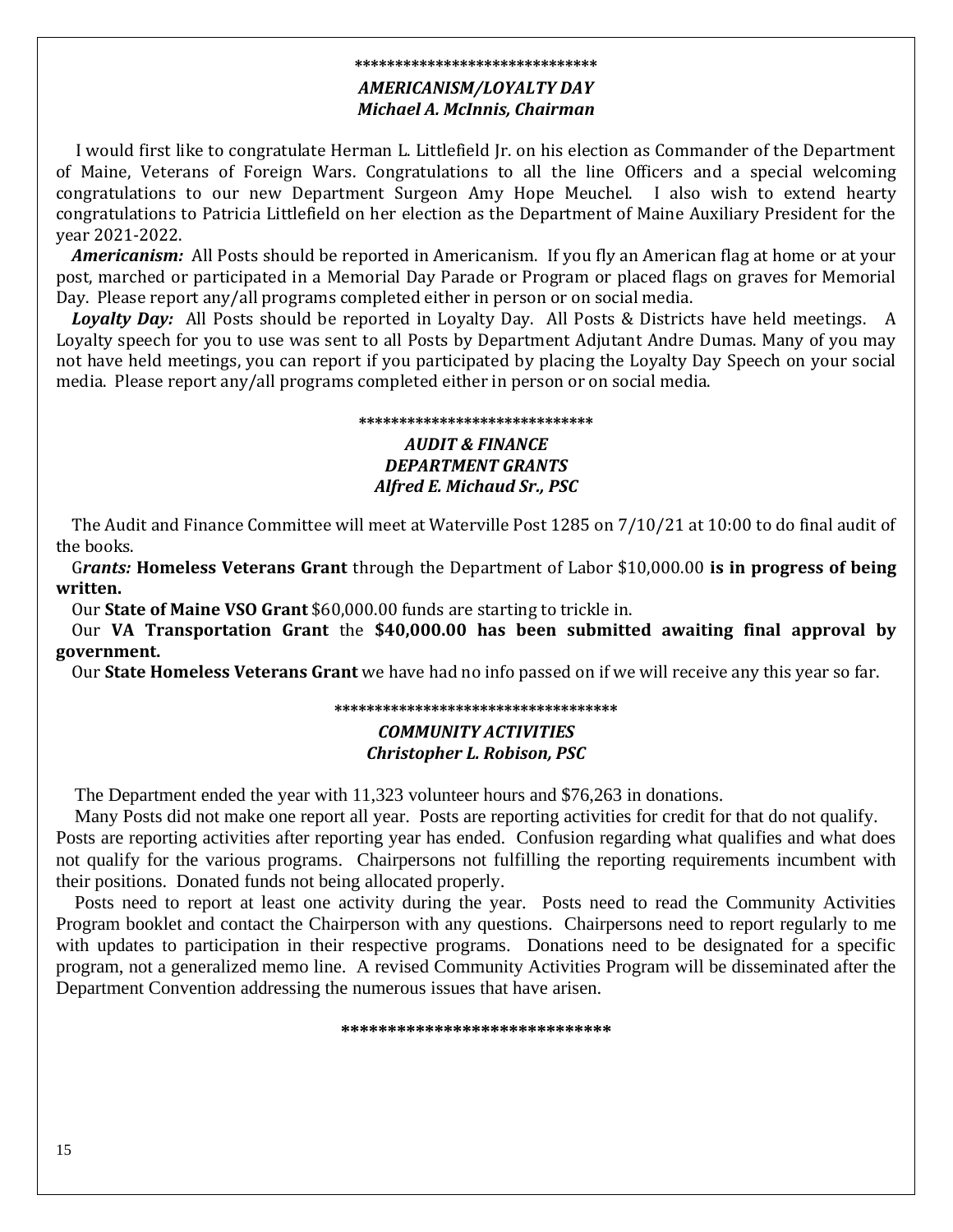### *HOMELESS VETERANS VETERANS CEMETERY SOUTH ~ ASSISTANT LEGISLATIVE (Augusta) MEMBERSHIP RECRUITER (South) James E.N. Bachelder, PSC*

 Congratulations to all the newly elected and appointed Officer in all Commands in the Department of Maine. Thanks to Commander Littlefield for appointing me to these positions: Chairman of the Homeless Veterans Committees, Veterans' Cemetery South, Assistant Legislative Chairman (Augusta) and the Membership Recruiter South this year.

 *Homeless Veterans:* Stand-Downs: The Maine Bureau of Veterans' Services will be holding 3 Stand-Downs this year. On Tuesday, October 5<sup>th</sup> at the Caribou CBOC, October 12<sup>th</sup> at the Bangor CBOC and October 19<sup>th</sup> at the Lewiston CBOC. The hours of operation have not been set at this time.

 *Maine Veterans in Need:* The Maine Veterans in Need, Inc. (MVN) is looking for a secretary and grant writer. Our meetings are being moved to the third Tuesday at 10:00 am. We have members that don't use Zoom so we are planning to have in-person meetings again soon. It will be at either the American Legion Post 202 in Topsham or the Mid-Coast Veterans' Council facility in Brunswick.

 The furniture/transportation committee is working on a Standard Operating Procedure (SOP) for the case managers to use when ordering furnishings for Veterans. They will be holding a zoom meeting once every month.

 *Homeless Veterans Action Committee:* The number of Homeless Veterans is slowly coming down. There are just over 160 homeless Veterans on this months By-Name-List (BNL). In order to double check the names on the BNL, it would be easier if the control of the list was handled by Maine housing. The VA and the state are in discussion.

 If you have any questions, please feel free to contact me at james.bachelder@metrocast.net or call 432-7127 between 9 am to 9 pm.

### *Veterans' Cemetery South:*

*POW/MIA Memorial:* Still waiting for the white marble that is placed on the top of the tablets.

 *Committal Shelter Retrofit:* We are now raising funds for the 3/4 enclosure of the Committal Shelter to block the high winds.

 *Groundskeepers:* Now that the State signed a contract to have the grass maintenance, the cemetery is looking a lot better. The bumpers that were added along the road is allowing the grass on the edge of the road is allowed to grow. More issues are being addressed.

*WWI:* The contractor replaced the flowers that were removed by accident. It looks beautiful again. If you have any questions, please feel free to contact me at *james.bachelder@metrocast.net* or call 432-7127 between 9 am to 9 pm.

 *Assistant Legislative (Augusta):* The legislative session is coming to an end. The final bills that passed are being signed.

#### **\*\*\*\*\*\*\*\*\*\*\*\*\*\*\*\*\*\*\*\*\*\*\*\*\*\*\*\***

### *HOSPITAL/VAVS Michael W. Blair, Director*

Total amount of donations for the month of June 2021 is \$ 875.00.

\$ 625.00 will be used by Hospital / VAVS as needed for Veterans' care.

\$ 250.00 was donated to buy Bingo Coupon Books.

I would like to thank Post # 2599 Presque Isle, Post # 6924 Fairfield, and Post # 6859 Portland.

**\*\*\*\*\*\*\*\*\*\*\*\*\*\*\*\*\*\*\*\*\*\*\*\*\*\*\*\*\***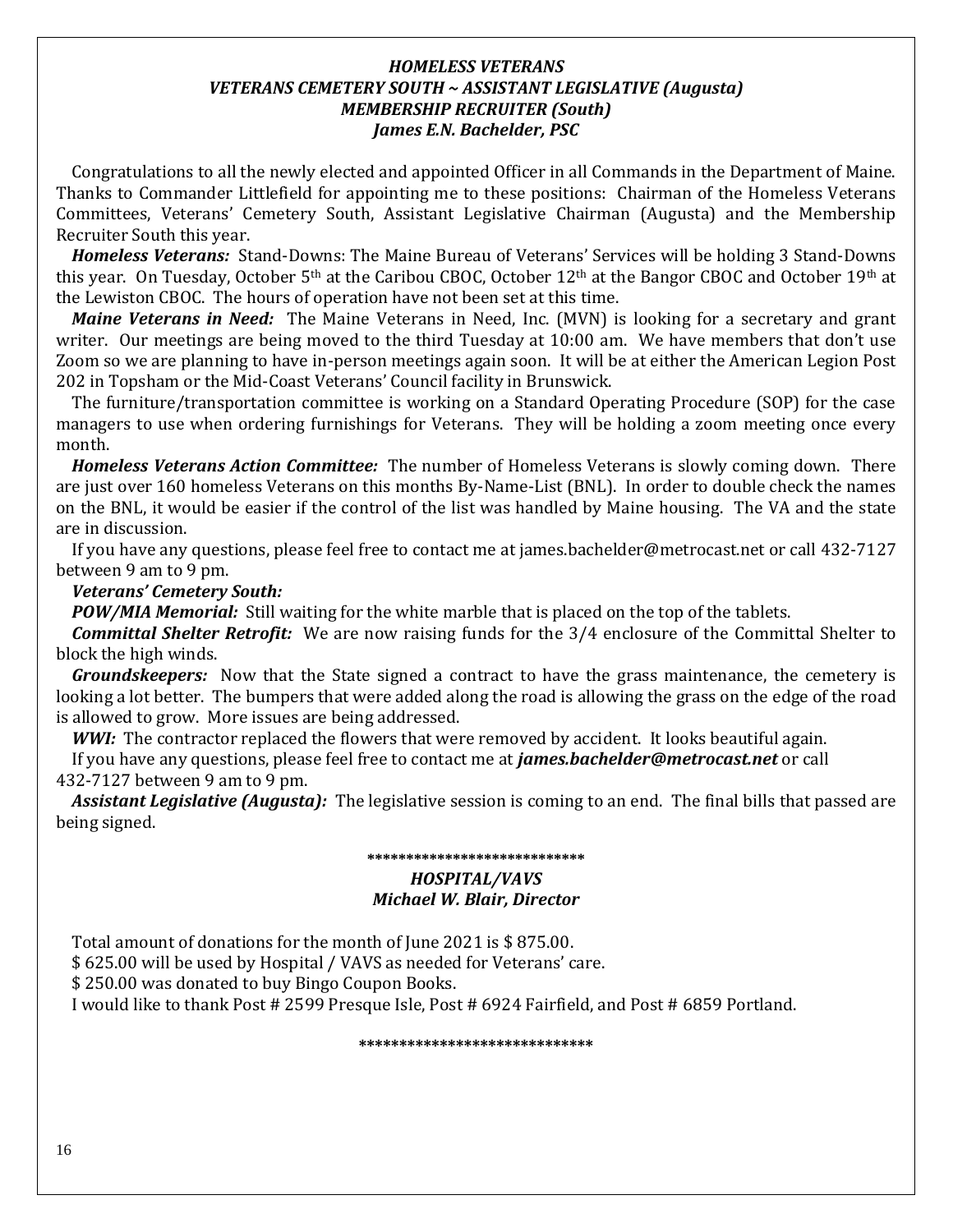### *MEMBERSHIP LEGISLATIVE ~ MAINE VETERAN'S HOMES (MVH) Steven J. SanPedro, PSC*

 Comrades. Congratulation to our "All-American" Commander Michael "Keith" Davis! You and your team did a great job this year under very difficult times. I want to welcome aboard Herman Littlefield as our new Commander, I wish you and all of your team a very successful year!

*Incoming National Council Member – Maine:* I am honored that the Department has showed confidence in me to be the next National Council Member from Maine. I am looking forward to representing our Department at the National level. I want to Thank out-going National Council Member David Williams for the outstanding job he has done for the past four years. Also, for his help as we transition. As may be expected, I have a lot of questions and he has answered them all. I look forward to the next four years as we work together! Once again, Thanks for the confidence you have given me to serve you!

*Legislation:*I want to Thank Commander Davis and James Bachelder for all the support this year. We were heard at State and National level. We were able to speak in favor or against many bills here in the state. We were able to work with our Legislators in D.C. as they Sponsored or Co-Sponsored bills that will help Veterans, Service Members and their Families! The work is not done and we have to stay on top of them to see these bills through. I look forward to having another successful year as the Legislative Chairman and serving as a Member of the National Legislative Committee.

 *Membership:* The year is over and we ended at 100.26% with 7611 Members which is an increase of 20 members. As we start this year, I ask all of you to support Commander Littlefield as you supported Commander Davis. We are looking for another strong year. To do this, we must work hard to *Retain, Reinstate and Recruit* members. As I always say, we must be creative in the way we seek new Members. Please complete your Recruiters Event Form and get it to me as soon as possible. Make sure you read and understand the 2021-2022 Department and National Membership Program. If you have any *questions on Membership, please contact me at 207-894-5260 or email me at sanpedro105@roadrunner.com*

*Maine Veterans Homes:*This has been a very challenging year for the Homes! As always, I would like to commend the staff of the Homes for their efforts during this pandemic. By no means are we done and I am sure they will continue to give top care to the residents. The Augusta Home has started to receive furniture and equipment. The plan still remains to open in September, so standby for more information. Many of the Homes are looking for volunteers to help screen visitors. If you want to help reach out to your local home and help them live up to their motto of "caring for those who served!"

### *"ADVANCING THE VFW MISSION"*

#### **\*\*\*\*\*\*\*\*\*\*\*\*\*\*\*\*\*\*\*\*\*\*\*\*\*\*\*\***

### *NATIONAL HOME Teresa Drag, Chairperson*

 Have you seen the "Virtual Tour" of the National Home? There is a link on their website https://www.vfwnationalhome.org/ or you can search for "VFW National Home for Children" on YouTube. In addition to holding a fundraiser, or sending a donation from your Post or District, there are also items

which can be purchased from the National Home website – and many of the new items are made in the USA! Reminder to send donation checks to me at: Teresa Drag, PO Box 140, Paris ME 04271. Mark on the memo

line that it is for the National Home (I'll know that, but it makes it easier if you've already written it in.) *If a Post or District does a donation sponsorship (such as a brick or a tree), please let me know so that we can track and say thank you!*

**\*\*\*\*\*\*\*\*\*\*\*\*\*\*\*\*\*\*\*\*\*\*\*\*\*\*\*\*\*\***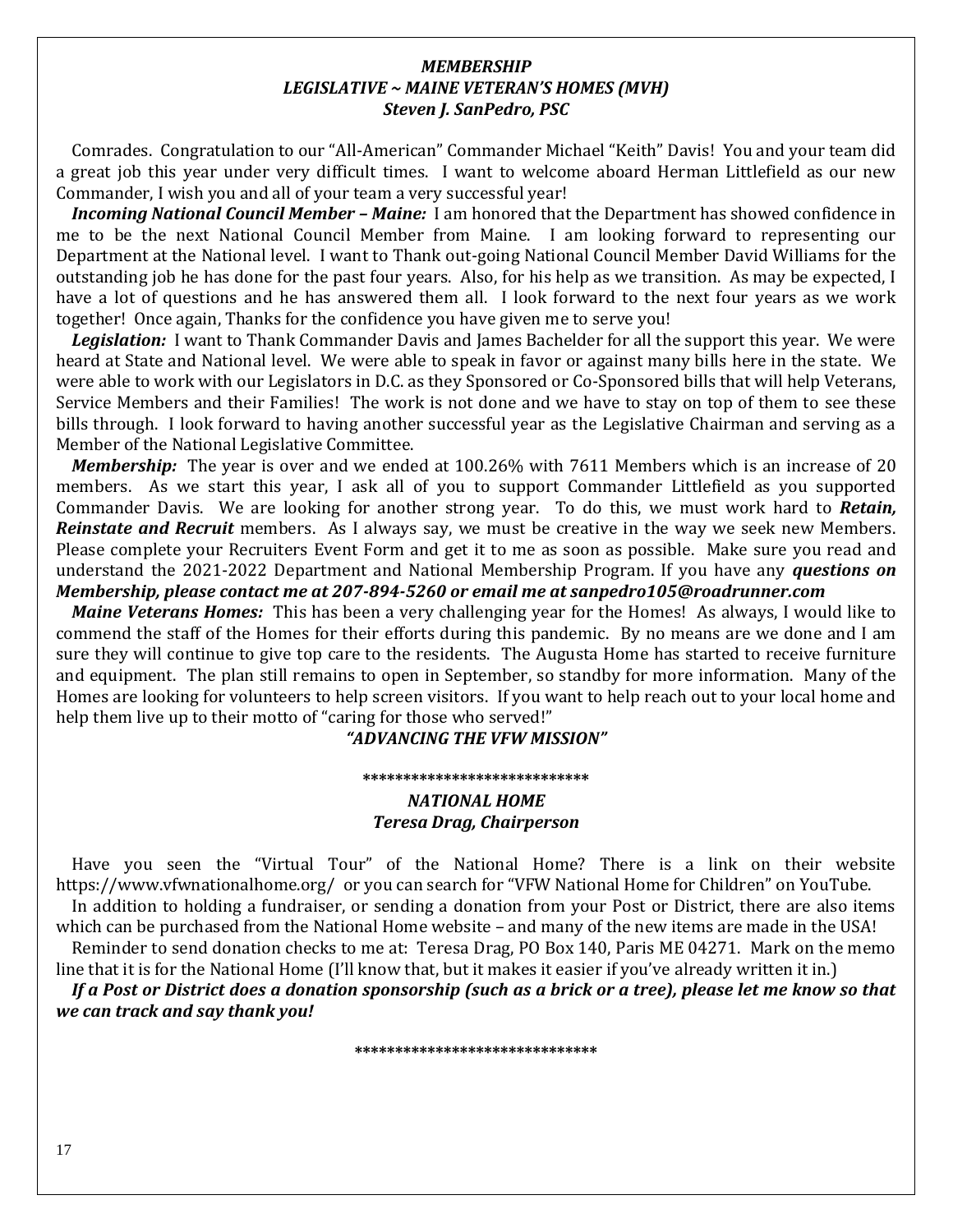### *VETERANS SERVICE OFFICE Cornelius J. Ware, SO*

 *Service Office COVID-19 Procedures:* As we get ready to transition into a modified Phase III, we are still doing appointments only, not walk in traffic. This is still a temporary measure but necessary for R.O. protocol and the depleted office staffing level. We are awaiting VARO's plans and procedures for the full safe reopening of our offices. Until then, remember our VSO staff though limited is still here in the office and ready to assist you. We are still conducting business with the health and safety of our staff and you the Veteran's we serve as our primary concern. Sorry for the temporary inconvenience. You can continue to reach us at the VFW Service Office phone number 207-623-5723. Email us at *[vfw.vbatog@va.gov](mailto:vfw.vbatog@va.gov)* or regular mail: *VFW Dept. Service Office, VA Regional Office, P.O. Box 3311, Augusta, ME 04330-3311*

 Thank you for your understanding and support as we continue to work through this crisis together. But for now, please stay healthy and stay safe.

 *NVS Proficiency Training:* NVS Virtual Proficiency Training Conference for the fall are as follows. Basic Part 1, September 19-24 > Advanced, September 19-23 and Intermediate, November 14-19. The plan is to conduct all training sessions in-person at Annapolis for now of course subject to change.

 *Gulf War Airborne Hazards:* Presumptive Conditions – Update. The service locations for establishing service connection for chronic respiratory conditions, such as asthma, rhinitis, and sinusitis have been updated to include service in Syria and Djibouti. As such, the rulemaking will address the establishment of presumptions of service connection, for Veterans that served on active military, naval, or air service in the Southwest Asia theater of operations during the Persian Gulf War, and/or Afghanistan, *Syria, Djibouti*, and Uzbekistan, after September 19, 2001.

 *Veteran Education Event:* If you were not able to attend our live Veteran Education Event (VetEd) on Wednesday, June 16, 2021, you are welcome and encouraged to view the recording of the event through the link below. A lot of excellent information was shared regarding benefits and services available to Maine Veterans! Information was provided by the Togus Benefits Regional Office, VA Home Loan Guaranty, the VA Maine Healthcare System, and the Maine Bureau of Veterans Services. Veteran Education (VetEd). The recording is 49 mins long.

### *[https://veteransaffairs.webex.com/veteransaffairs/lsr.php?RCID=dbcfa12c3c5e286049a9149681f25106](https://gcc02.safelinks.protection.outlook.com/?url=https%3A%2F%2Fveteransaffairs.webex.com%2Fveteransaffairs%2Flsr.php%3FRCID%3Ddbcfa12c3c5e286049a9149681f25106&data=04%7C01%7C%7C0ac8ab98f68d4c6c1dff08d936588b5f%7Ce95f1b23abaf45ee821db7ab251ab3bf%7C0%7C0%7C637600576184037253%7CUnknown%7CTWFpbGZsb3d8eyJWIjoiMC4wLjAwMDAiLCJQIjoiV2luMzIiLCJBTiI6Ik1haWwiLCJXVCI6Mn0%3D%7C1000&sdata=klvpVh1opyGdN7jrzGEoCEiKhqBFflihscOBbsLt5%2BY%3D&reserved=0) Recording Password: mTmXi4u\**

 If any of the topics peaked your interest or if there is another topic not covered that you would like to hear more about, please email your suggestions to **[VBATOGROEngage@va.gov.](mailto:VBATOGROEngage@va.gov)** VA\_is\_ seeking more specific topics to cover in future VetEd events, Enjoy the video!

### **"VETERANS SERVING VETERANS"**

### **\*\*\*\*\*\*\*\*\*\*\*\*\*\*\*\*\*\*\*\*\*\*\*\*\*\*\*\*\*\*** *WEBSITE COORDINATOR Thomas R. Lussier, PSC*

 The Department Website is good working order. The 2021-22 VOD and PP themes and entry applications are available.

 The Department 2021-2022 directory will be updated as soon as possible. Please ensure any directory changes that need to be made are sent to the Department Adjutant. Would always like to see more guestbook entrees and photos. Recommendation:

 Comrades the Department website contains an incredible amount of information designed to make everyone's job more helpful. Many years have been devoted to creating this site so please utilize it! If anyone has any problem, please don't hesitate to contact me. Thank You!

**\*\*\*\*\*\*\*\*\*\*\*\*\*\*\*\*\*\*\*\*\*\*\*\*\*\*\*\*\*\*\*\*\*\*\***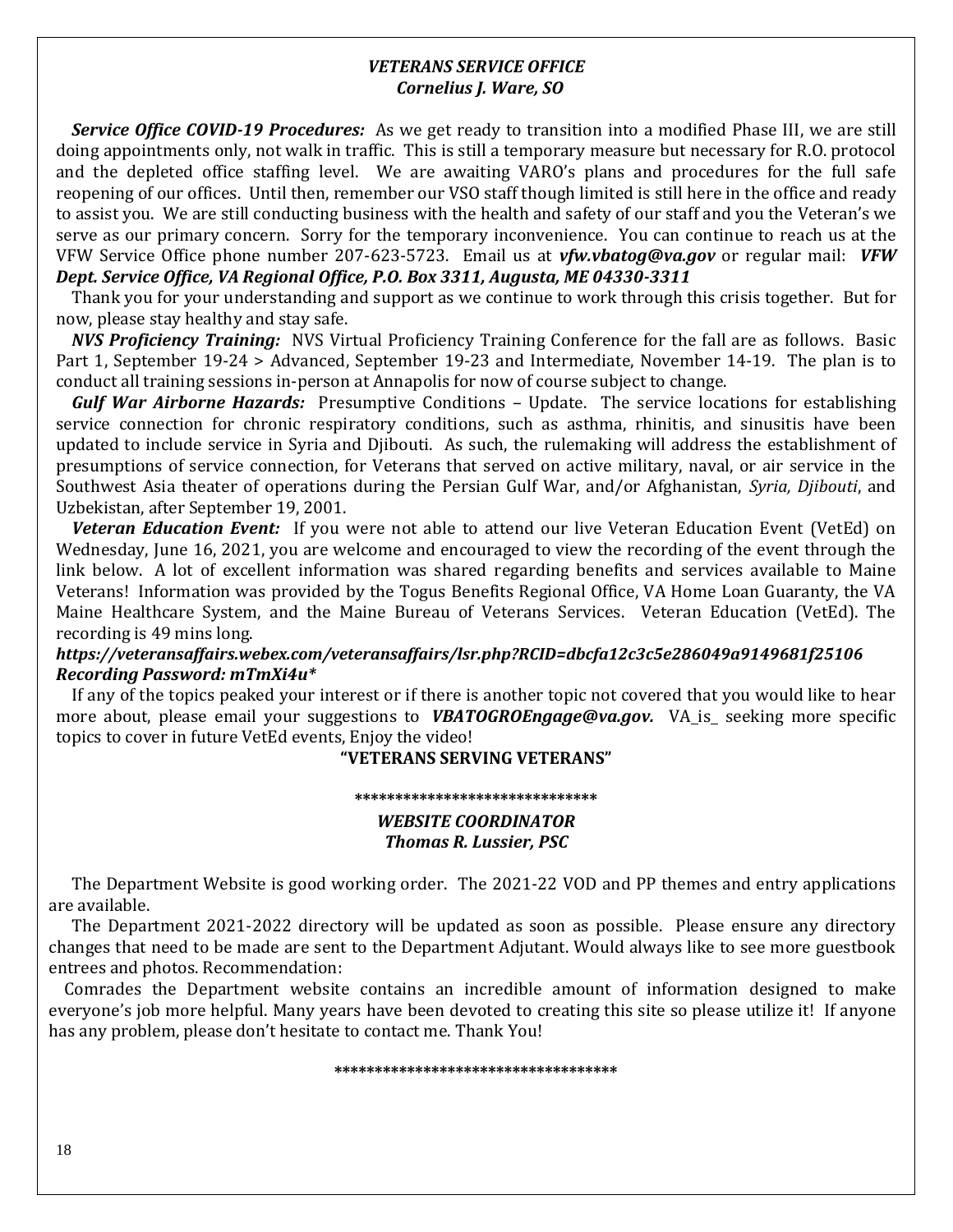### *YOUTH ACTIVITIES Michael A. Switzer, Chairman*

What a welcome to the return of the G.O.'s after this year's Installations.

 I would like to congratulate our new State Commander Herman Littlefield! And congratulations to all of our newly Instilled Officers and Appointed Officers. This should be an exciting year and I look forward to the amazing opportunity to which I am afforded.

 Previously, our State Youth Activities Chairman posted about the great opportunities with the Girl Scouts of Maine. That hasn't changed and I am awaiting updates on events. I am greatly appreciative of the opportunity and look forward to serving to the fullest. Hoorah!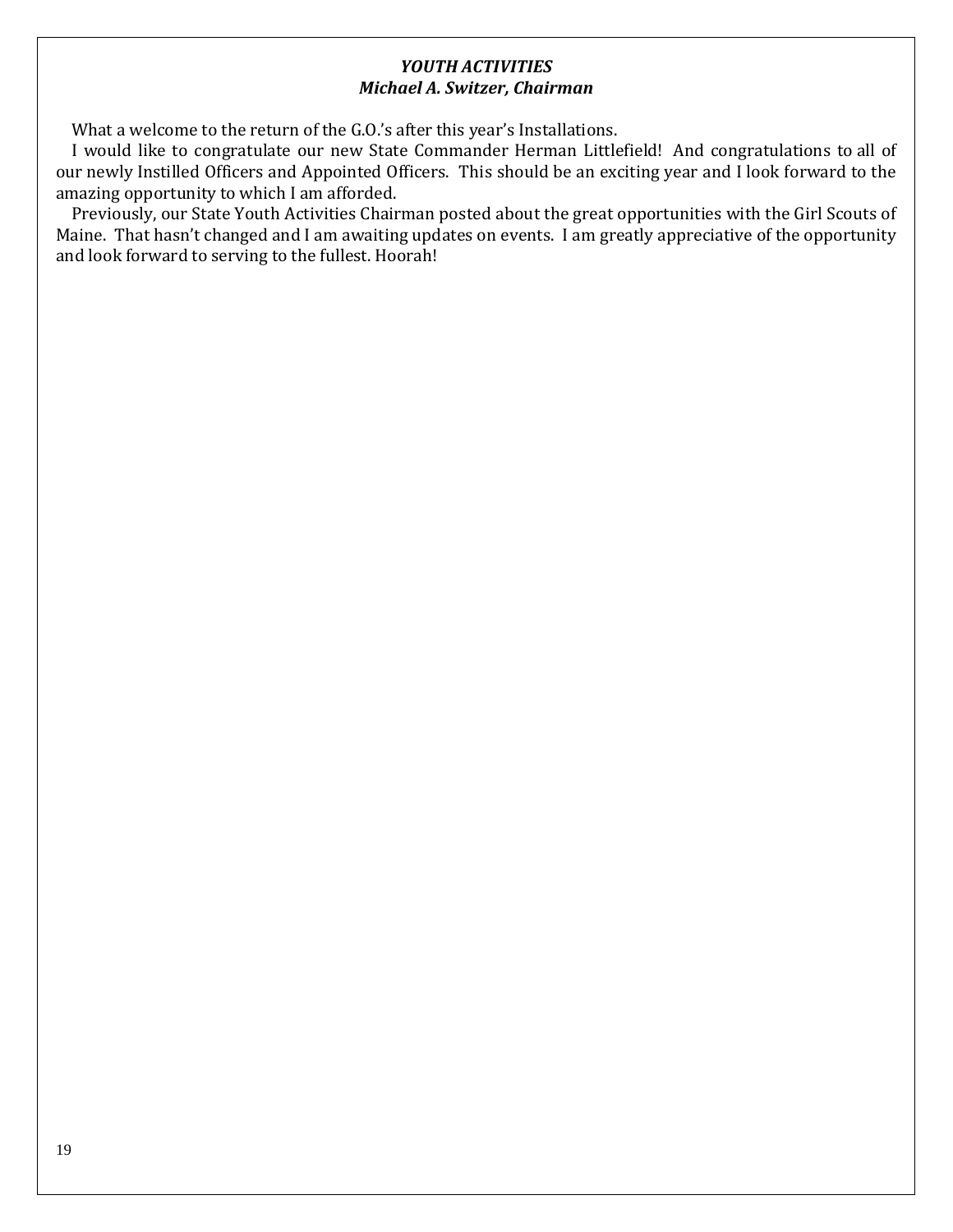### **DEPT @ 100.31% - Over 24 For 100% (4+) Department Statistics**

|  | Maine as of Friday July 2, 2021 |  |
|--|---------------------------------|--|

| Post                     | Dist           | Life | New                     | Reinst           | Cont | Total | Prior<br>Year | Percent     | +/-       | City                  | N/R<br>LM           |
|--------------------------|----------------|------|-------------------------|------------------|------|-------|---------------|-------------|-----------|-----------------------|---------------------|
| 2599                     | 1              | 94   | $\mathbf{0}$            | 29               | 46   | 169   | 160           | 105.62%     | $+9$      | PRESQUE ISLE          | $\mathbf 0$         |
| 6187                     | 1              | 56   | $\mathbf 0$             | 2                | 25   | 83    | 82            | 101.21%     | $+1$      | <b>FORT FAIRFIELD</b> | $\boldsymbol{0}$    |
| 9389                     | 1              | 359  | 5                       | 9                | 113  | 486   | 481           | 101.03%     | +5        | CARIBOU               | 0                   |
| 9699                     | 1              | 63   | $\mathbf 0$             | $\overline{c}$   | 15   | 80    | 79            | 101.26%     | $+1$      | <b>ASHLAND</b>        | $\mathbf 0$         |
| <b>District</b><br>Total | 1              | 572  | 5                       | 42               | 199  | 818   | 802           | 101.99%     | $+16$     |                       | $\mathbf 0$         |
| Post                     | <b>Dist</b>    | Life | New                     | Reinst           | Cont | Total | Prior<br>Year | Percent     | +/-       | City                  | N/R<br><b>LM</b>    |
| 1605                     | $\overline{2}$ | 119  | 1                       | $\mathbf{1}$     | 11   | 132   | 132           | 100.00%     | 0         | <b>BURLINGTON</b>     | 1                   |
| 7529                     | $\overline{c}$ | 58   | 0                       | 8                | 17   | 83    | 82            | 101.21%     | $+1$      | <b>ISLAND FALLS</b>   | 0                   |
| <b>District</b><br>Total | $\overline{c}$ | 177  | 1                       | 9                | 28   | 215   | 214           | 100.46%     | $+1$      |                       | 1                   |
| Post                     | Dist           | Life | <b>New</b>              | Reinst           | Cont | Total | Prior<br>Year | Percent     | +/-       | City                  | N/R<br><b>LM</b>    |
| 9779                     | 3              | 103  | 0                       | 4                | 29   | 136   | 136           | 100.00%     | 0         | <b>CALAIS</b>         | 0                   |
| 11553                    | 3              | 102  | 0                       | 1                | 36   | 139   | 139           | 100.00%     | 0         | <b>HARRINGTON</b>     | $\mathbf{1}$        |
| <b>District</b><br>Total | 3              | 205  | 0                       | 5                | 65   | 275   | 275           | 100.00%     | 0         |                       | 1                   |
| Post                     | Dist           | Life | New                     | Reinst           | Cont | Total | Prior<br>Year | Percent     | +/-       | City                  | N/R<br>LM           |
| 109                      | 4              | 117  | 3                       | $\mathbf{1}$     | 49   | 170   | 176           | 96.59%      | -6        | <b>ELLSWORTH</b>      | 0                   |
| 1761                     | 4              | 170  | 5                       | 3                | 66   | 244   | 244           | 100.00%     | 0         | <b>BANGOR</b>         | $\mathbf 0$         |
| 3381                     | 4              | 158  | 5                       | 3                | 31   | 197   | 209           | 94.25%      | $-12$     | <b>OLD TOWN</b>       | $\mathbf 0$         |
| 4633                     | 4              | 100  | 1                       | 1                | 9    | 111   | 111           | 100.00%     | 0         | <b>HAMPDEN</b>        | 3                   |
| <b>District</b><br>Total | 4              | 545  | 14                      | 8                | 155  | 722   | 740           | 97.56%      | -18       |                       | 3                   |
| Post                     | Dist           | Life | <b>New</b>              | Reinst           | Cont | Total | Prior<br>Year | Percent     | +/-       | City                  | N/R<br>LM           |
| 4298                     | $\overline{5}$ | 52   | $\boldsymbol{0}$        | $\boldsymbol{0}$ | 17   | 69    | 74            | $ 93.24\% $ | $-5$      | DEXTER                | 0                   |
| 5723                     | 5              | 5    | 0                       | 0                | 10   | 15    | 15            | 100.00%     | 0         | <b>JACKMAN</b>        | 0                   |
| 6924                     | 5              | 98   | $\pmb{0}$               | $\pmb{0}$        | 21   | 119   | 121           | 98.34%      | $-2$      | <b>FAIRFIELD</b>      | 3                   |
| 7865                     | 5              | 109  | $\overline{\mathbf{c}}$ | $\pmb{0}$        | 20   | 131   | 131           | 100.00%     | 0         | MADISON-ANSON         | $ 2\rangle$         |
| 7866                     | 5              | 8    | $\boldsymbol{0}$        | 0                | 5    | 13    | 13            | 100.00%     | 0         | <b>NORRIDGEWOCK</b>   | 0                   |
| 10881                    | 5              | 21   | $\pmb{0}$               | 0                | 4    | 25    | 24            | 104.16%     | $+1$      | <b>FARMINGTON</b>     | $\mathbf{1}$        |
| 11191                    | 5              | 21   | $\pmb{0}$               | 0                | 14   | 35    | 35            | 100.00%     | $\pmb{0}$ | <b>NEWPORT</b>        | $\mathsf{O}\xspace$ |
| <b>District</b><br>Total | 5              | 314  | $\overline{\mathbf{c}}$ | 0                | 91   | 407   | 413           | 98.54%      | $-7$      |                       | 6                   |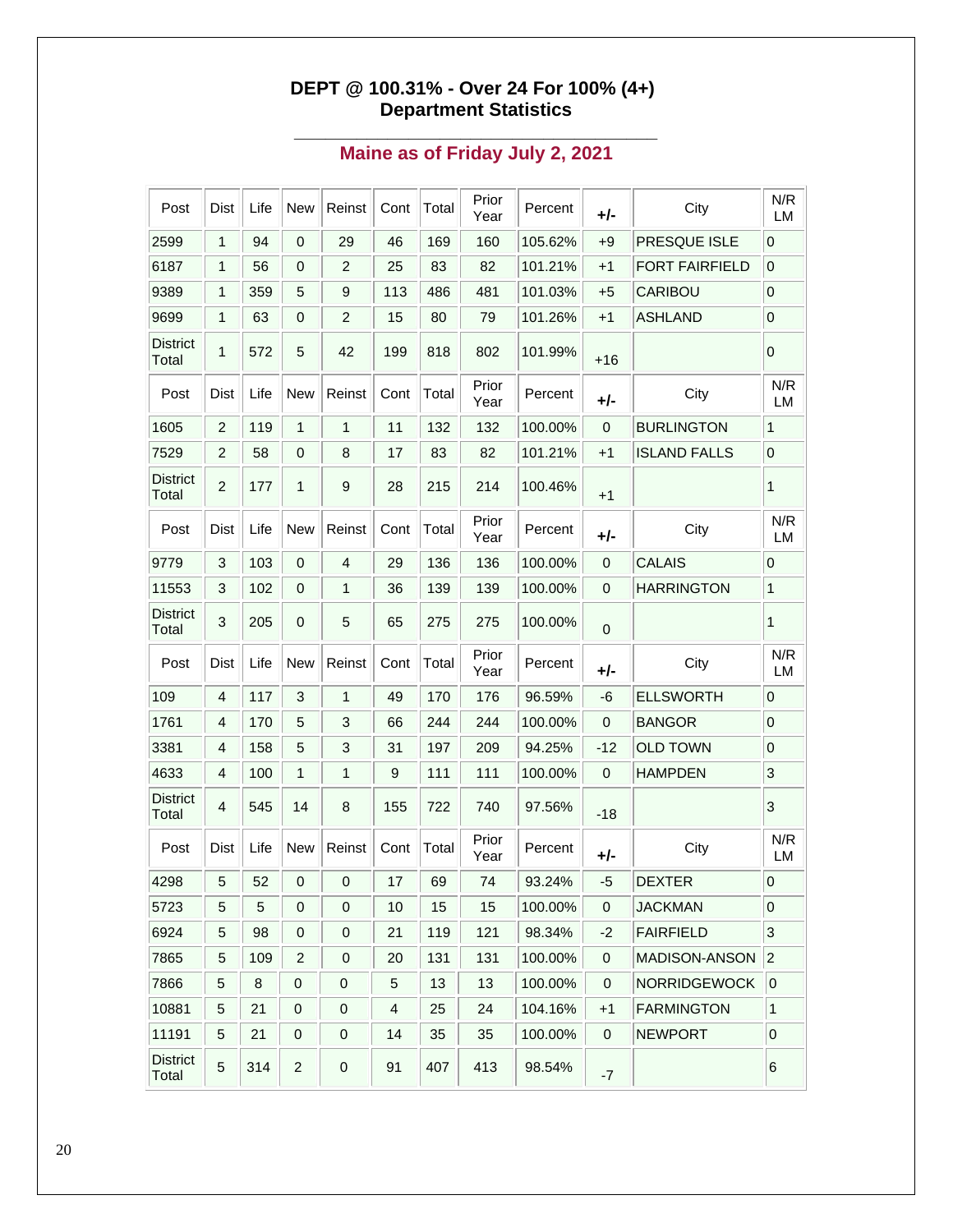| Post                     | Dist           | Life | <b>New</b>     | Reinst           | Cont           | Total | Prior<br>Year | Percent | +/-          | City                              | N/R<br><b>LM</b> |
|--------------------------|----------------|------|----------------|------------------|----------------|-------|---------------|---------|--------------|-----------------------------------|------------------|
| 3095                     | 6              | 12   | $\mathbf 0$    | $\mathbf{0}$     | 5              | 17    | 19            | 89.47%  | $-2$         | <b>FRIENDSHIP</b>                 | $\overline{0}$   |
| 3108                     | 6              | 116  | $\overline{c}$ | 1                | 52             | 171   | 168           | 101.78% | $+3$         | <b>BELFAST</b>                    | 1                |
| 4169                     | 6              | 9    | 0              | 0                | 5              | 14    | 14            | 100.00% | 0            | <b>VINALHAVEN</b>                 | $\overline{0}$   |
| 6131                     | 6              | 48   | $\overline{c}$ | $\overline{c}$   | 26             | 78    | 76            | 102.63% | $+2$         | <b>NORTHPORT</b>                  | $\overline{0}$   |
| 9437                     | 6              | 39   | 1              | 0                | 5              | 45    | 50            | 90.00%  | -5           | <b>WASHINGTON</b>                 | $\overline{0}$   |
| <b>District</b><br>Total | 6              | 224  | 5              | 3                | 93             | 325   | 327           | 99.38%  | $-2$         |                                   | 1                |
| Post                     | <b>Dist</b>    | Life | <b>New</b>     | Reinst           | Cont           | Total | Prior<br>Year | Percent | +/-          | City                              | N/R<br>LM        |
| 2197                     | 7              | 57   | 5              | 1                | 23             | 86    | 79            | 108.86% | +7           | <b>TOPSHAM</b>                    | 1                |
| 4525                     | $\overline{7}$ | 54   | 0              | 0                | 15             | 69    | 76            | 90.78%  | -7           | WALDOBORO                         | $\overline{0}$   |
| 7738                     | $\overline{7}$ | 56   | 5              | $\overline{c}$   | 10             | 73    | 70            | 104.28% | $+3$         | <b>BATH</b>                       | $\overline{0}$   |
| <b>District</b><br>Total | $\overline{7}$ | 167  | 10             | 3                | 48             | 228   | 225           | 101.33% | $+3$         |                                   | 1                |
| Post                     | Dist           | Life | <b>New</b>     | Reinst           | Cont           | Total | Prior<br>Year | Percent | +/-          | City                              | N/R<br><b>LM</b> |
| 9                        | 8              | 39   | 0              | 0                | 15             | 54    | 59            | 91.52%  | -5           | <b>GARDINER</b>                   | 1                |
| 887                      | 8              | 196  | $\overline{2}$ | $\overline{2}$   | 61             | 261   | 264           | 98.86%  | -3           | <b>AUGUSTA</b>                    | 1                |
| 1285                     | 8              | 221  | 1              | 0                | 13             | 235   | 248           | 94.75%  | -13          | <b>WATERVILLE</b>                 | 1                |
| 8835                     | 8              | 238  | 5              | $\overline{c}$   | 30             | 275   | 272           | 101.10% | $+3$         | <b>WINSLOW</b>                    | $\overline{2}$   |
| 9526                     | 8              | 33   | 0              | 1                | 9              | 43    | 43            | 100.00% | 0            | <b>WINTHROP</b>                   | $\overline{0}$   |
| District<br>Total        | 8              | 727  | 8              | 5                | 128            | 868   | 886           | 97.96%  | $-18$        |                                   | 5                |
| Post                     | Dist           | Life | <b>New</b>     | Reinst           | Cont           | Total | Prior<br>Year | Percent | +/-          | City                              | N/R<br>LM        |
| 1603                     | 9              | 283  | 4              | 37               | 56             | 380   | 359           | 105.84% | $+21$        | <b>LEWISTON-</b><br><b>AUBURN</b> | 1                |
| 1641                     | 9              | 61   | 1              | 10               | 79             | 151   | 144           | 104.86% | $+7$         | <b>RUMFORD</b>                    | $\overline{0}$   |
| 3335                     | 9              | 211  | 1              | 1                | 31             | 244   | 254           | 96.06%  | $-10$        | <b>JAY</b>                        | $\overline{0}$   |
| 9150                     | 9              | 62   | 0              | 5                | 15             | 82    | 80            | 102.50% | $+2$         | <b>LEWISTON</b>                   | $\overline{0}$   |
| 9787                     | 9              | 103  | $\overline{2}$ | 1                | 37             | 143   | 146           | 97.94%  | $-3$         | <b>SOUTH PARIS</b>                | $\overline{0}$   |
| <b>District</b><br>Total | 9              | 720  | 8              | 54               | 218            | 1000  | 983           | 101.72% | $+17$        |                                   | 1                |
| Post                     | <b>Dist</b>    | Life | <b>New</b>     | Reinst           | Cont           | Total | Prior<br>Year | Percent | +/-          | City                              | N/R<br>LM        |
| 6783                     | 10             | 35   | 0              | 0                | $\overline{7}$ | 42    | 45            | 93.33%  | $-3$         | <b>LOVELL</b>                     | $\overline{0}$   |
| 6859                     | 10             | 306  | 4              | $\boldsymbol{0}$ | 78             | 388   | 396           | 97.97%  | -8           | <b>PORTLAND</b>                   | 1                |
| 9328                     | 10             | 36   | 0              | $\pmb{0}$        | 6              | 42    | 41            | 102.43% | $+1$         | <b>HARRISON</b>                   | $\overline{0}$   |
| 10529                    | 10             | 75   | 1              | $\mathbf 0$      | $\overline{2}$ | 78    | 78            | 100.00% | 0            | YARMOUTH                          | 0                |
| 10643                    | 10             | 47   | $\mathbf{1}$   | 1                | 27             | 76    | 75            | 101.33% | $\mathbf{1}$ | <b>WINDHAM</b>                    | $\overline{0}$   |
| 10879                    | 10             | 275  | 2              | $\pmb{0}$        | 44             | 321   | 338           | 94.97%  | $-17$        | <b>GORHAM</b>                     | $\overline{0}$   |
| 11362                    | 10             | 30   | 0              | 0                | 5              | 35    | 35            | 100.00% | 0            | <b>NAPLES</b>                     | $\overline{0}$   |
| <b>District</b>          | 10             | 804  | 8              | 1                | 169            | 982   | 1008          | 97.42%  | $-26$        |                                   | $\mathbf{1}$     |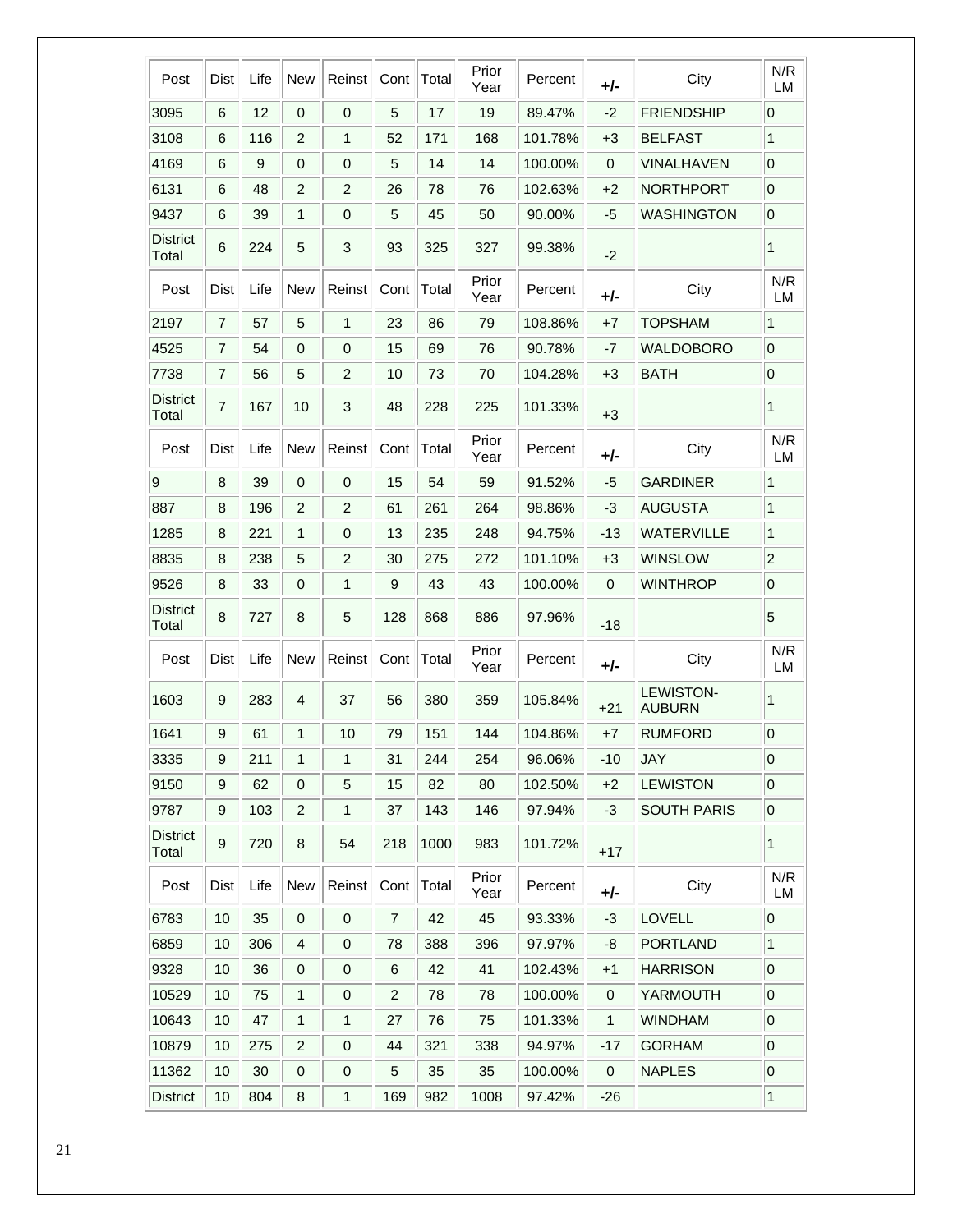| Post                     | Dist        | Life | <b>New</b>   | Reinst      | Cont | Total | Prior<br>Year | Percent | +/-   | City                               | N/R<br>LM      |
|--------------------------|-------------|------|--------------|-------------|------|-------|---------------|---------|-------|------------------------------------|----------------|
| 5744                     | 11          | 110  | 1            | $\mathbf 0$ | 34   | 145   | 156           | 92.94%  | $-11$ | <b>SOUTH</b><br><b>BERWICK</b>     | 3              |
| 6977                     | 11          | 173  | 0            | 1           | 19   | 193   | 199           | 96.98%  | -6    | YORK BEACH                         | $\overline{4}$ |
| 7997                     | 11          | 165  | 5            | 35          | 68   | 273   | 234           | 116.66% | $+39$ | <b>OLD ORCHARD</b><br><b>BEACH</b> | $\overline{2}$ |
| 9394                     | 11          | 46   | $\mathbf{1}$ | $\Omega$    | 6    | 53    | 59            | 89.83%  | -6    | <b>KITTERY</b>                     | $\mathbf 0$    |
| 9935                     | 11          | 162  | 11           | 26          | 134  | 333   | 294           | 113.26% | $+39$ | <b>SANFORD</b>                     | 1              |
| <b>District</b><br>Total | 11          | 656  | 18           | 62          | 261  | 997   | 942           | 105.83% | $+55$ |                                    | 10             |
| Post                     | <b>Dist</b> | Life | <b>New</b>   | Reinst      | Cont | Total | Prior<br>Year | Percent | +/-   | City                               | N/R<br>LM      |
| 15020                    | 99          | 592  | 19           | 38          | 129  | 778   | 776           | 100.25% | $+2$  | <b>RUMFORD</b>                     | $\overline{7}$ |
| <b>District</b><br>Total | 99          | 592  | 19           | 38          | 129  | 778   | 776           | 100.25% | $+2$  | <b>QM'S HOUSE</b>                  | $\overline{7}$ |
| Post                     | Dist        | Life | <b>New</b>   | Reinst      | Cont | Total | Prior<br>Year | Percent | +/-   | City                               | N/R<br>LM      |
| <b>State</b><br>Total    | $\Omega$    | 5703 | 98           | 230         | 1584 | 7615  | 7591          | 100.31% | $+24$ |                                    | 37             |





#### **EVERYONE'S HELP IS NEEDED TO BRING THE DEPARTMENT TO 100%**

**THIS 2020 – 2021 YEAR - WILL YOU HELP?**

**"COMMUNICATE – DEDICATION - SERVICE "**

**"RETAIN-REINSTATE-RECRUIT"**